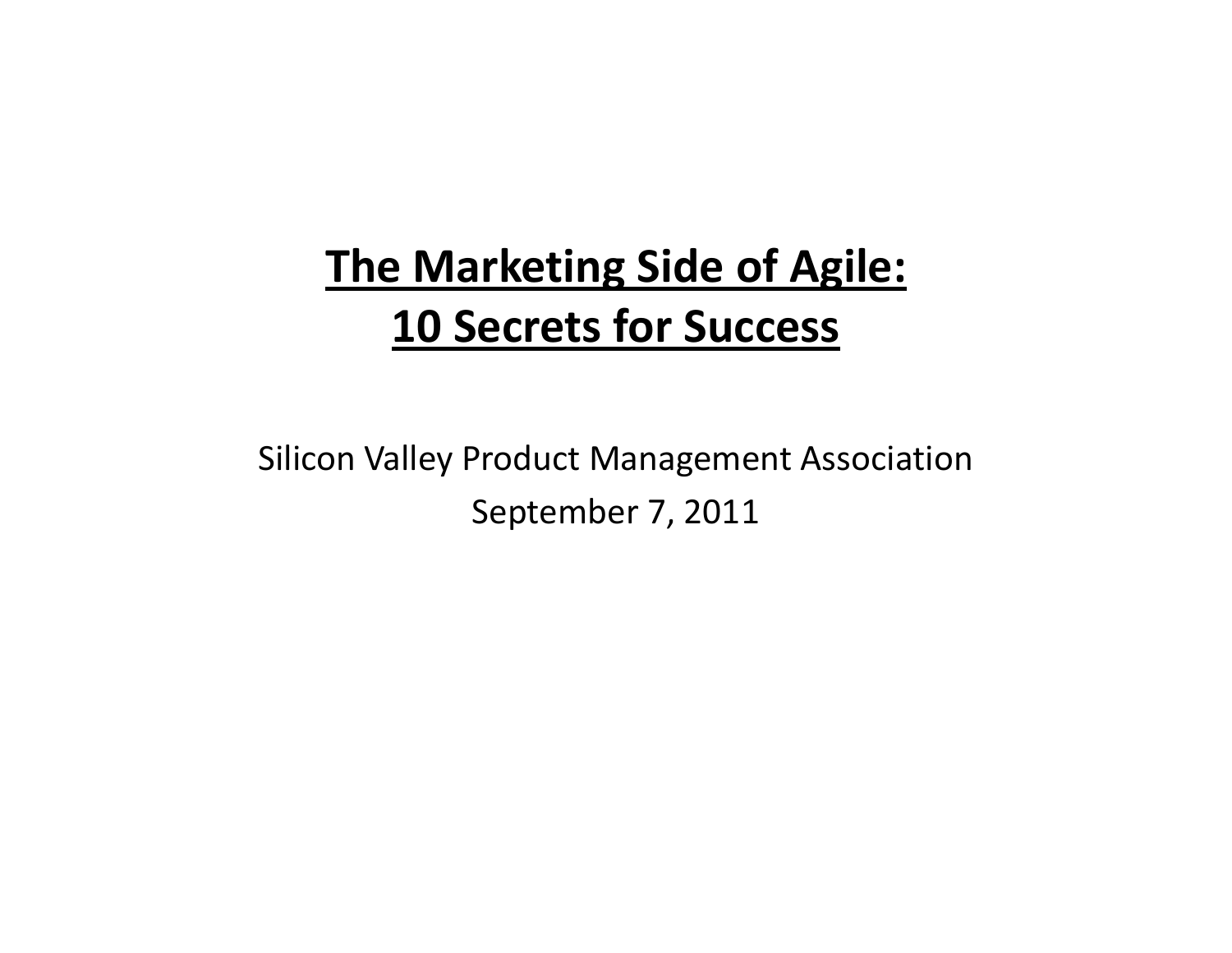### **Ronald Brown Bio**

- Packaged-goods marketing skills from Nestle, BBDO and J. Walter Thompson (Account Management)
	- – $-$  "Incubators of business creativity"  $\,$
- High-tech <u>hardware</u> and <u>software</u> experience at Wyse Technology (VP Corporate Marketing)
	- $-$  "Use the value chain to great strategic advantage"  $\,$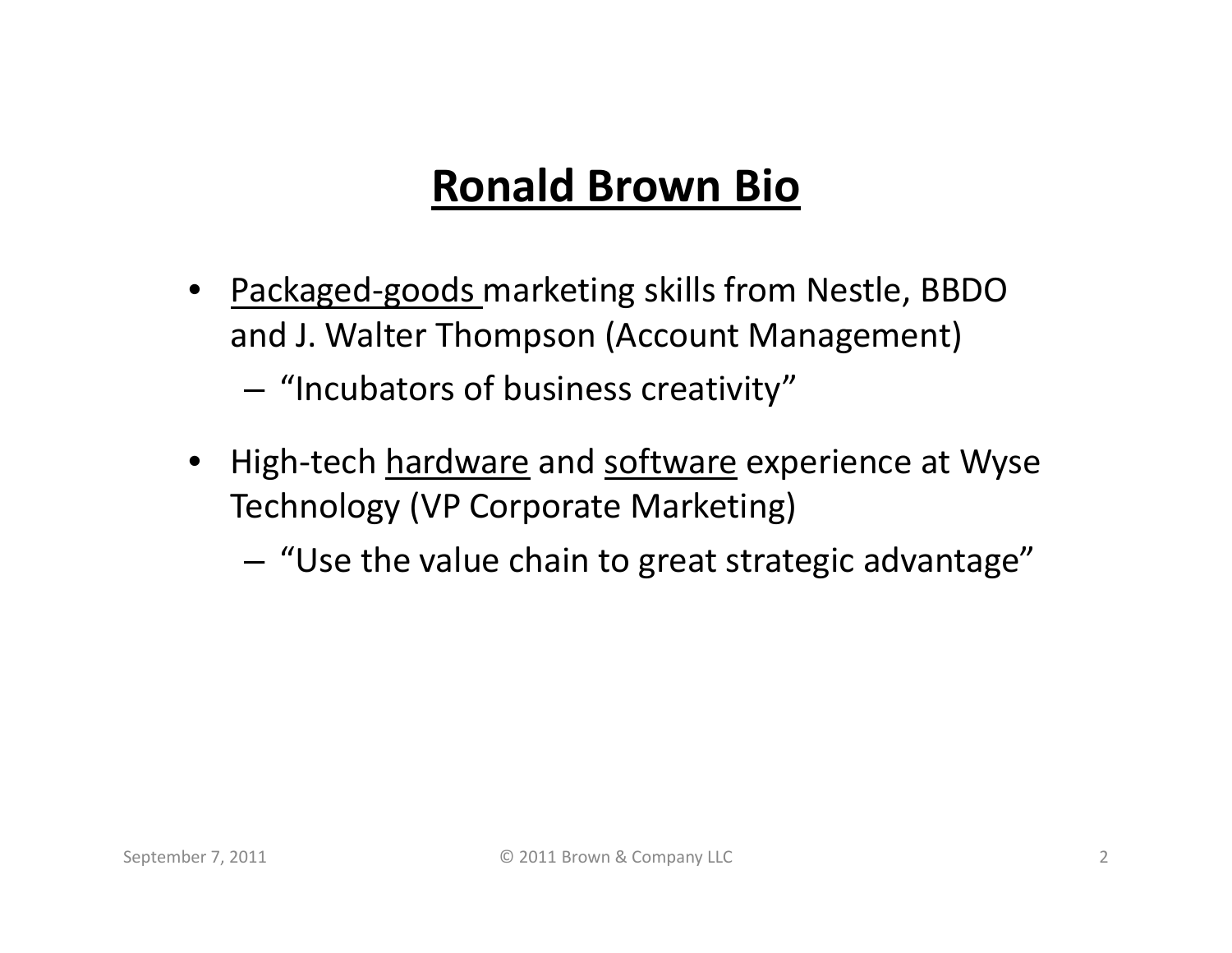### **Ronald Brown Bio**

- •Internet and general management experience at eFax.com (President)
	- – $-$  "Won with message strength and user simplicity"  $\,$
- Currently CEO of United Keys, Inc.
	- "PC keyboards waiting to be monetized"
- Also CEO of Brown & Company LLC, a new products consultancy
	- $-$  "Improve team innovation skills and develop new product ideas"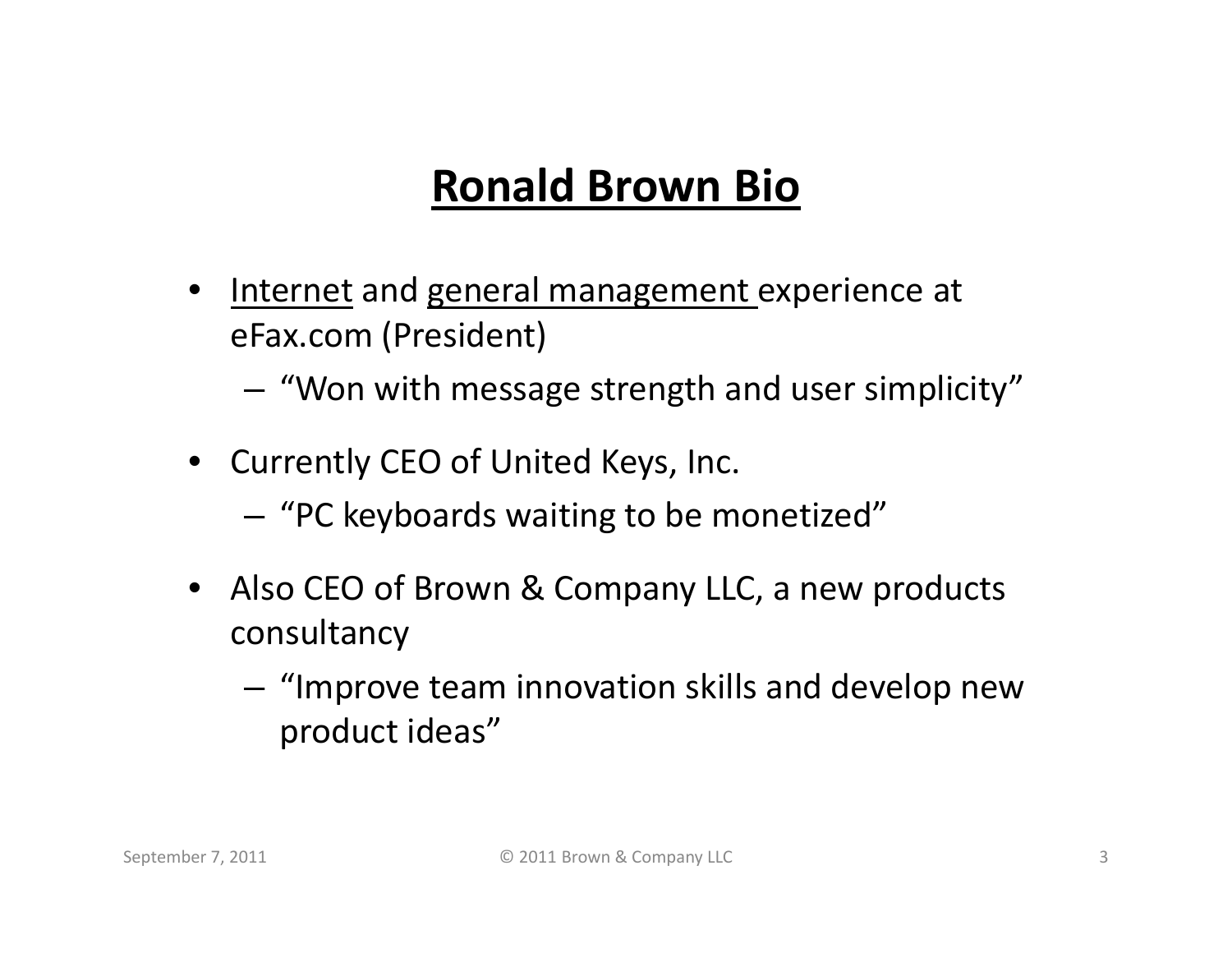#### **Through it All, the Customer Has Remained King**

#### **rbrown@browncompany.com**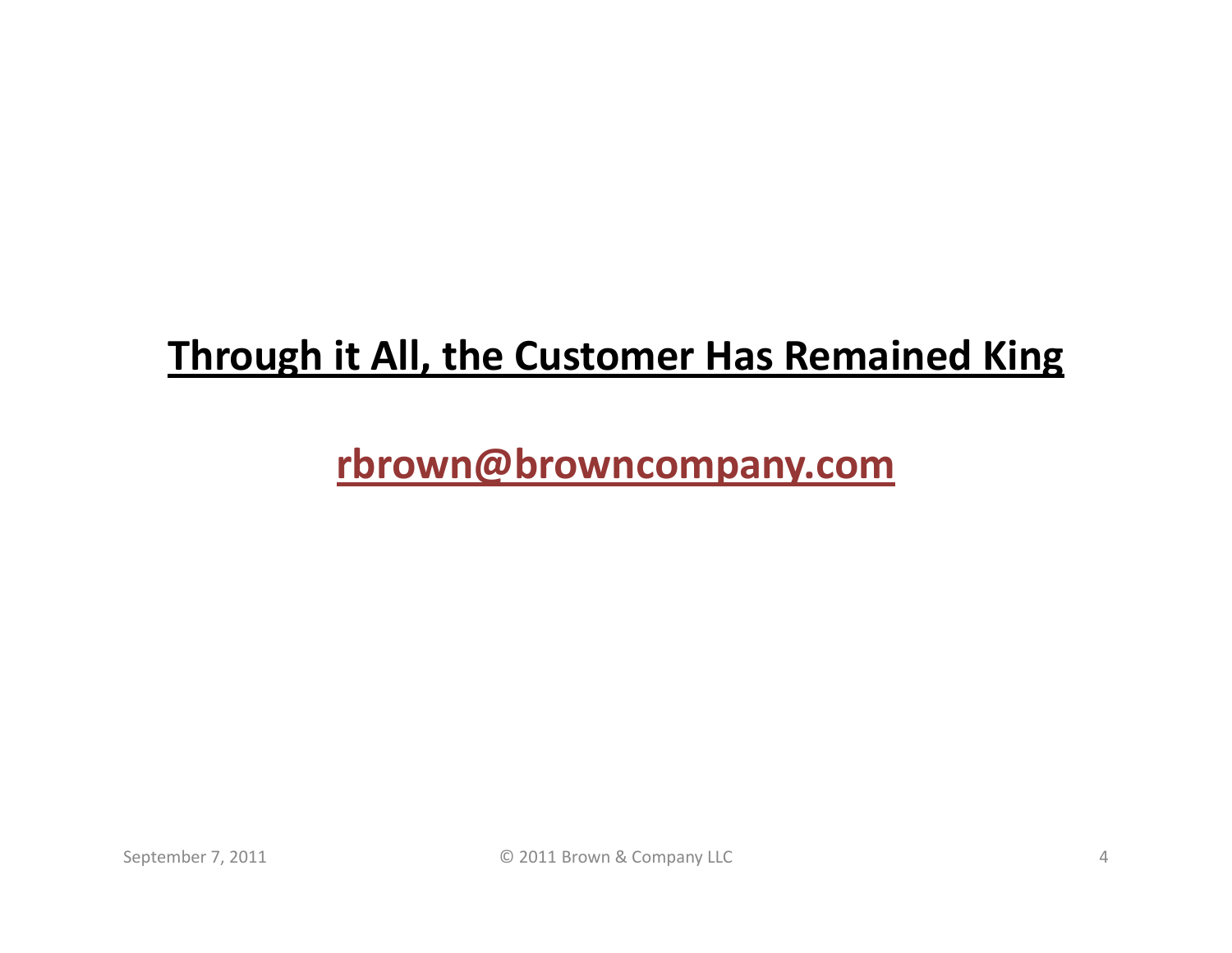# **At the Best Performing Firms, 49% of Sales Come From New Products**

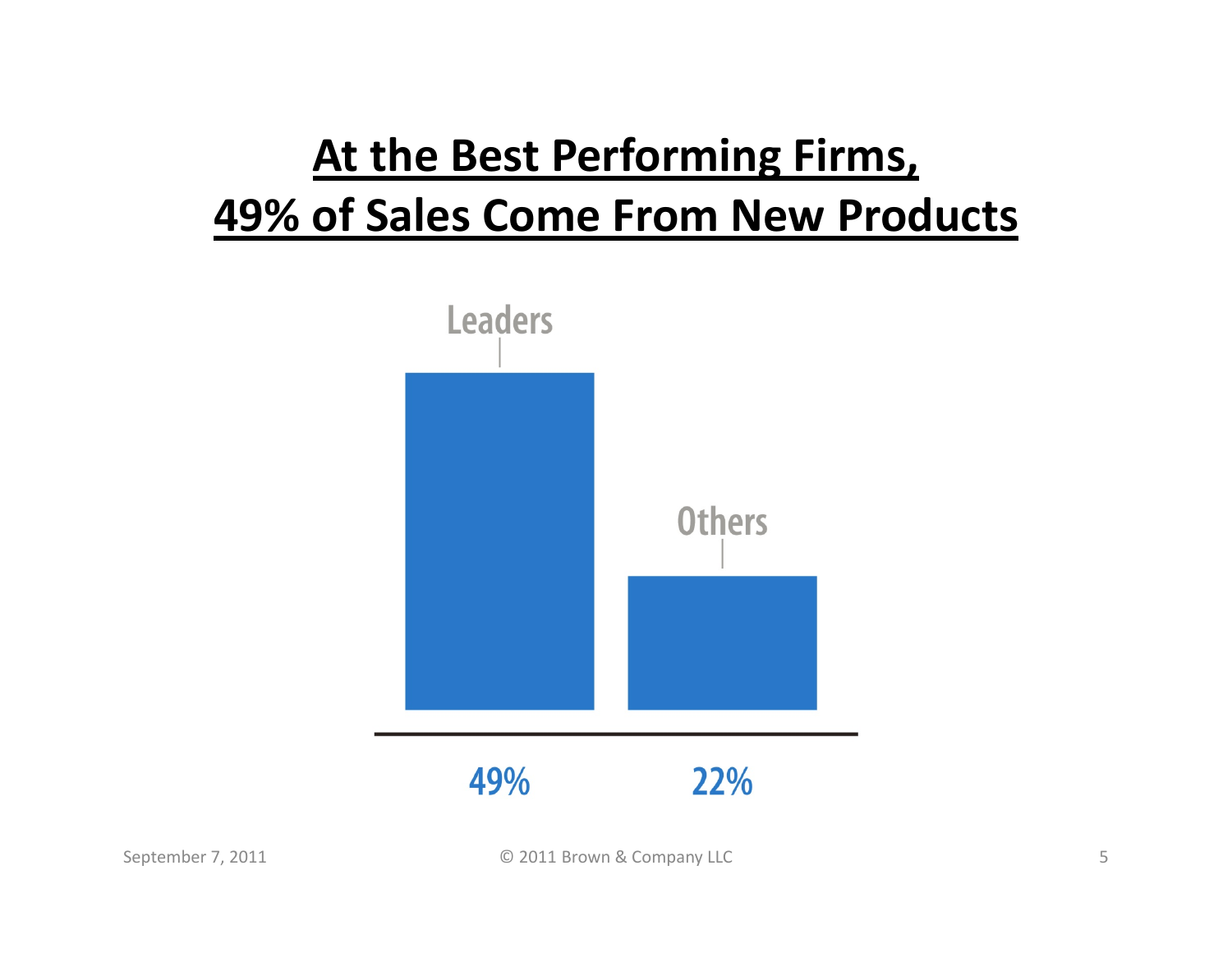#### **Failure Rates**

- 50 years ago, most products were successful
- 20 years ago, failure rates were around 50%
- •Today, failure rates are above 70%
- •Things are getting worse, not better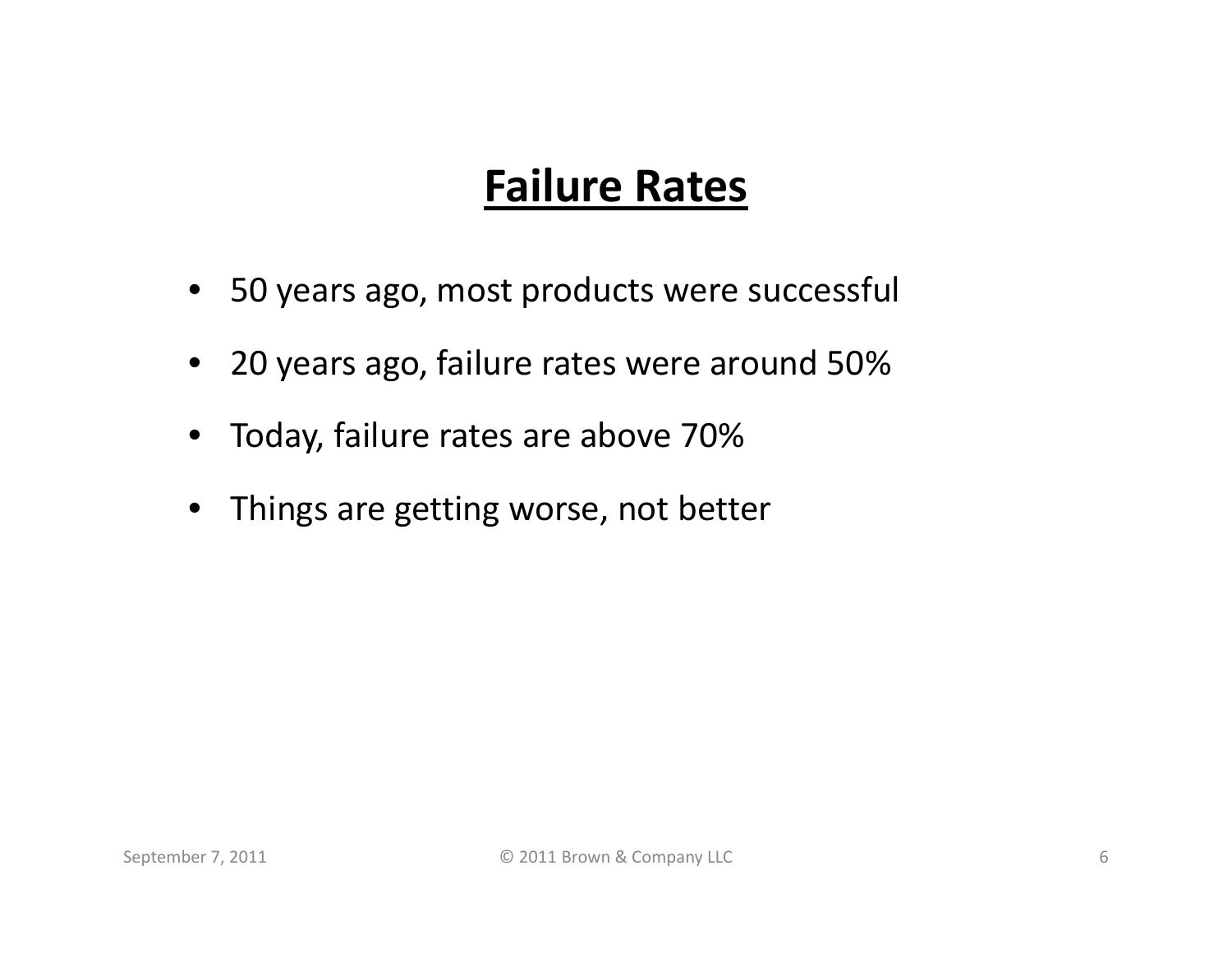## **Globally, Firms Are Wasting Hundreds of Billions of Dollars Annually**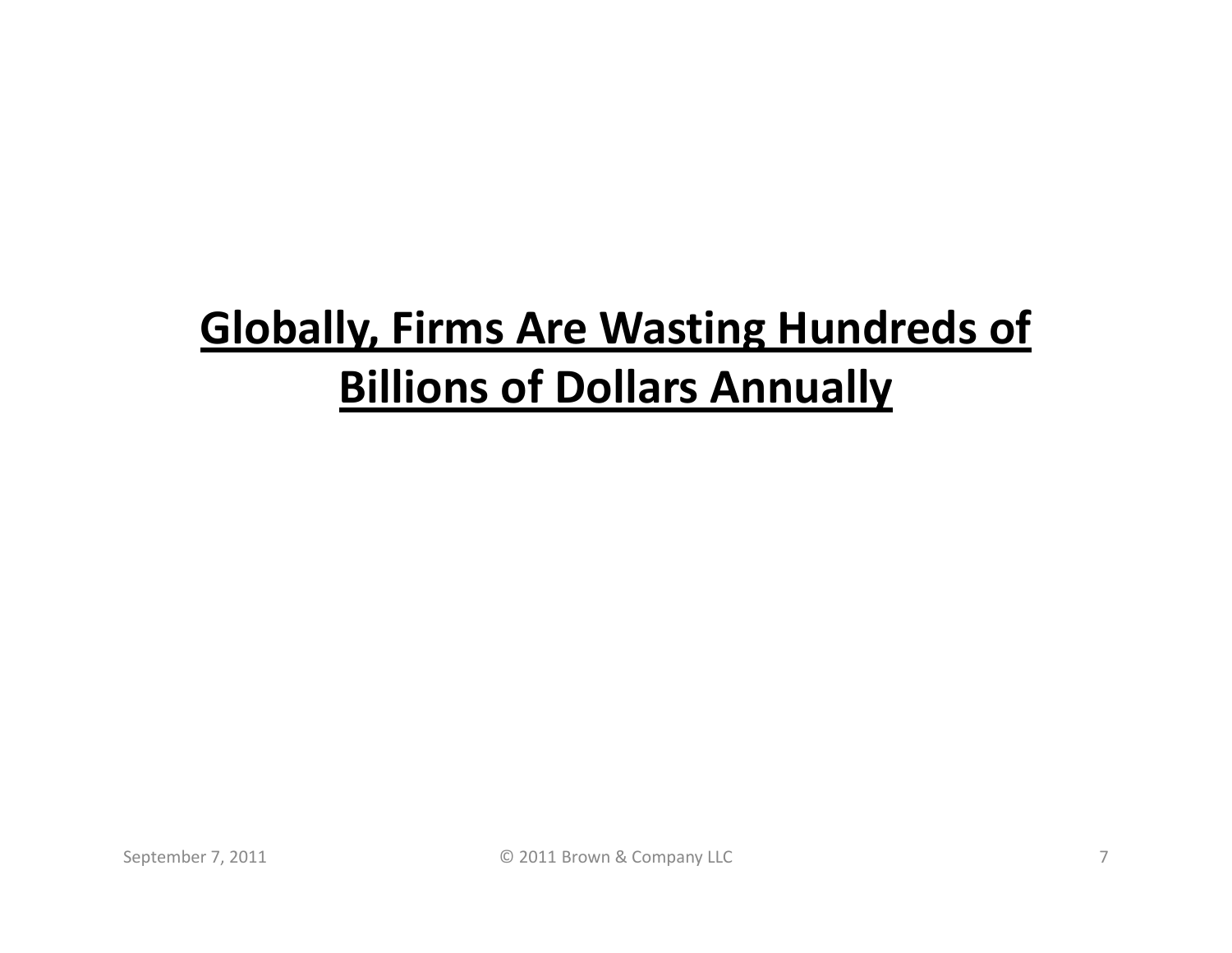### **What Do Leaders Do That the Rest of Us Don't?**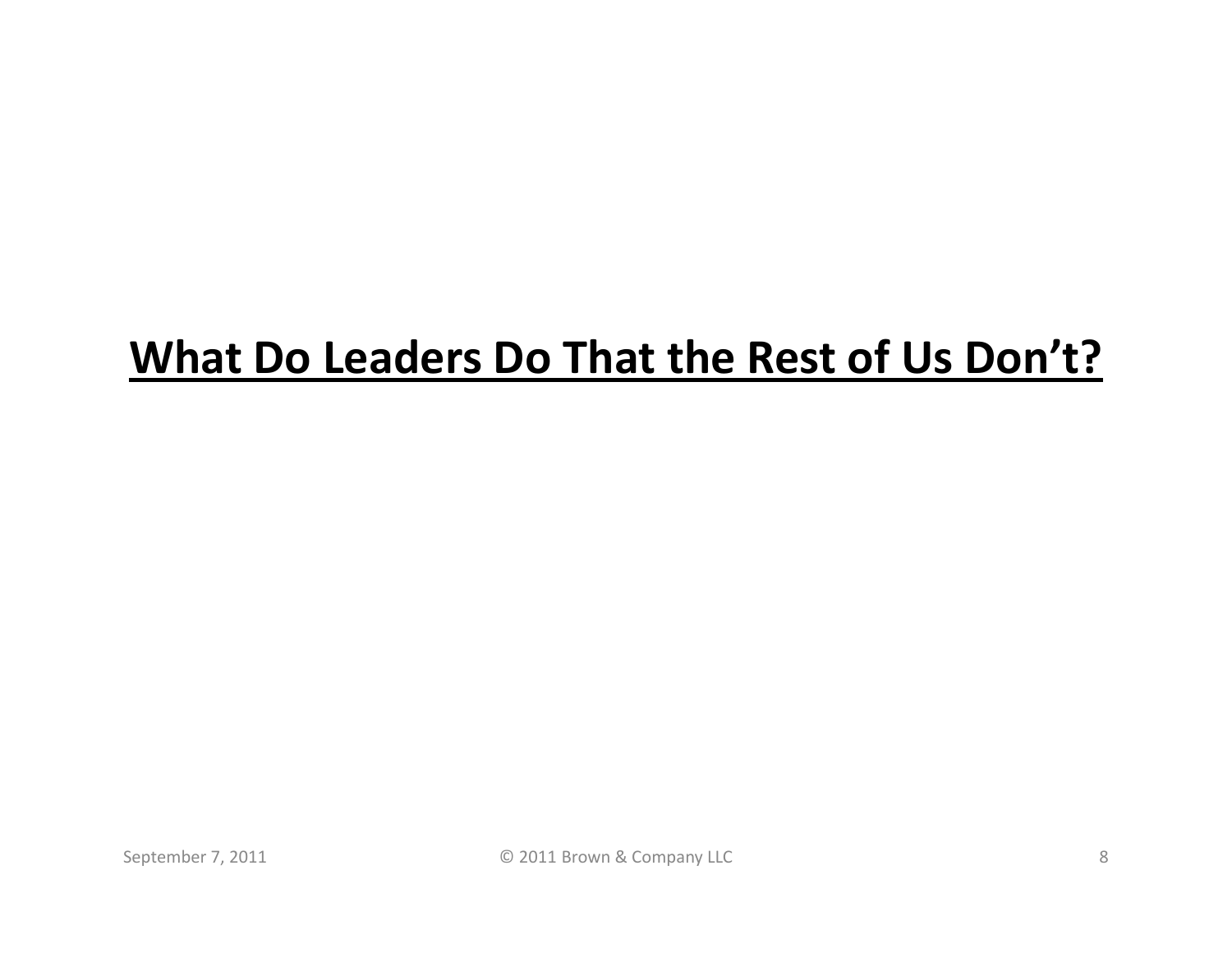### **Meeting With Engineers**

- Agile Development Team
	- $-$  Incorporate customer feedback regularly
		- #1 on the Manifesto
- Converting input to features is easier said than done
	- – $-$  Customers are fickle, don't know what's possible
	- – $-$  That's where marketing comes in
- "Do you have any marketing training?" – "No"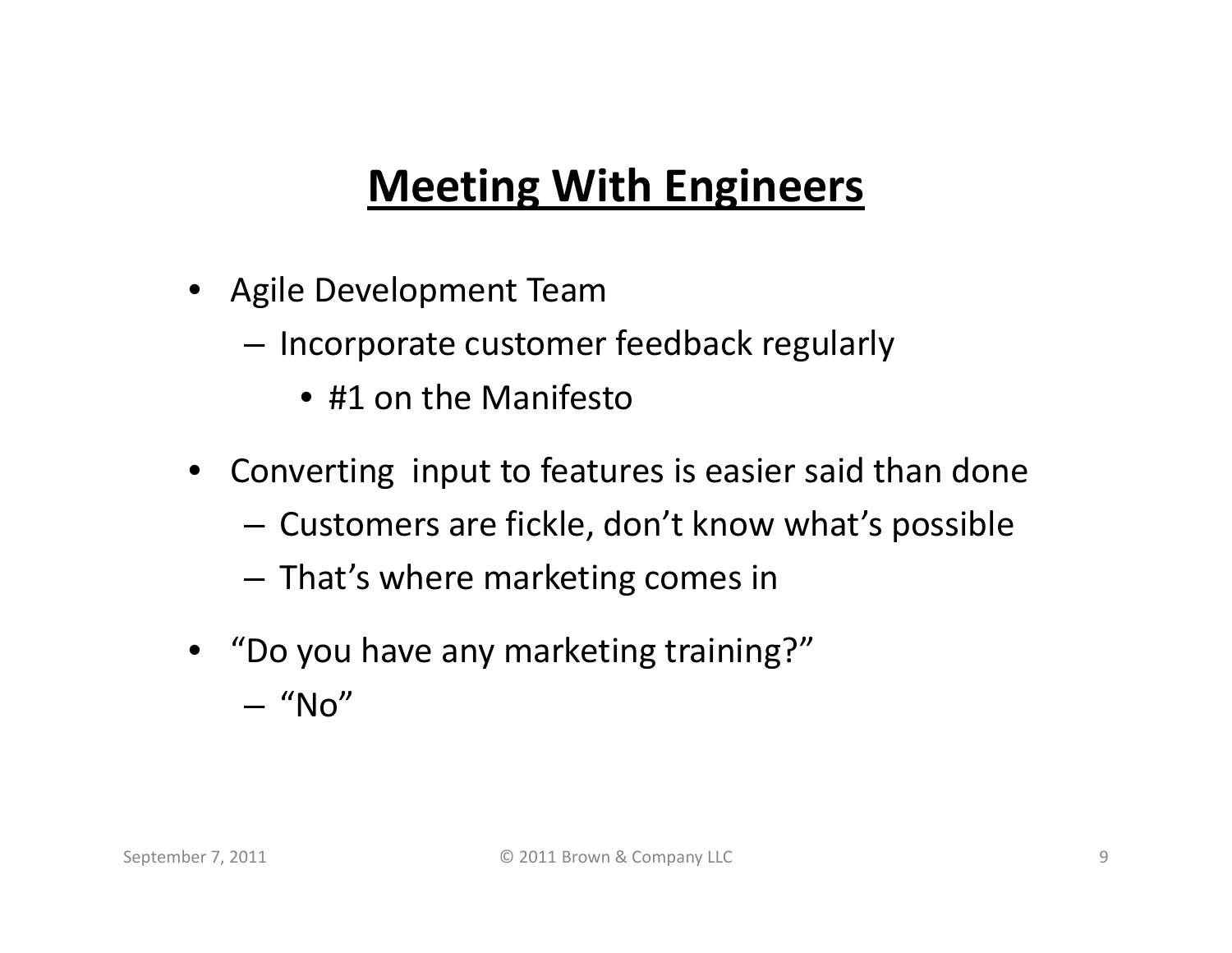## *Anticipate. The Architecture*

### *of Small Team Innovation and Product Success*

- 60 years of industry research
- $\bullet$  Interviews with developers and management at leading companies
- $\bullet$  Available at Amazon, iTunes, Barnes & Noble, and Kobo

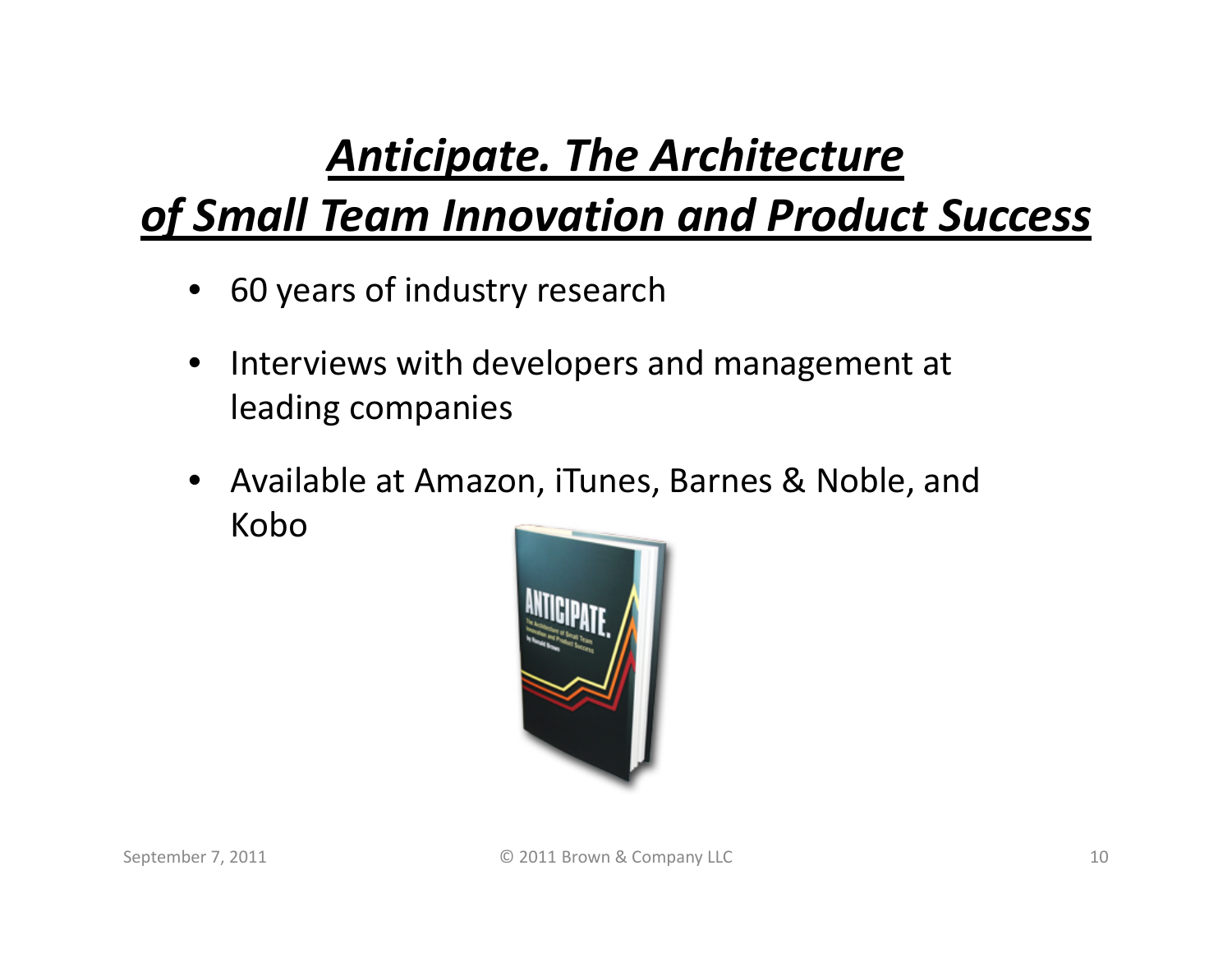## **#1. Make Entrepreneurial Teams the Focal Point of Their Strategy**

- Slow development time #1 obstacle to innovation
- Problem: inflexible linear development processes
- Steadily, "Waterfall" is giving way to Agile
	- 1. Faster times to market
	- 2. Reduced risk
	- 3. Less late-stage rework
- "Small, cross-functional groups that are empowered to make decisions"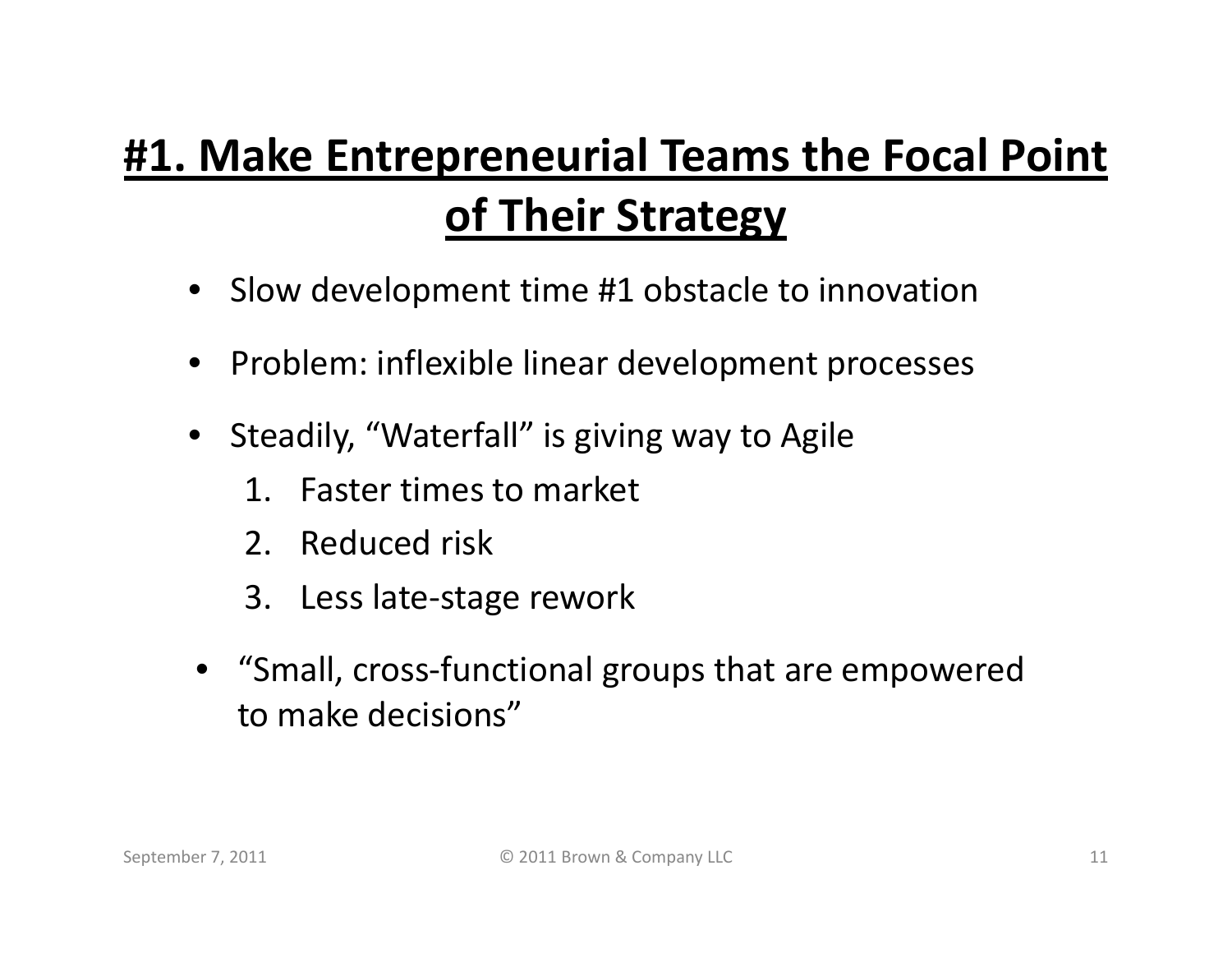## **#2. Push Decision Making to the "Edges" of the Organization**

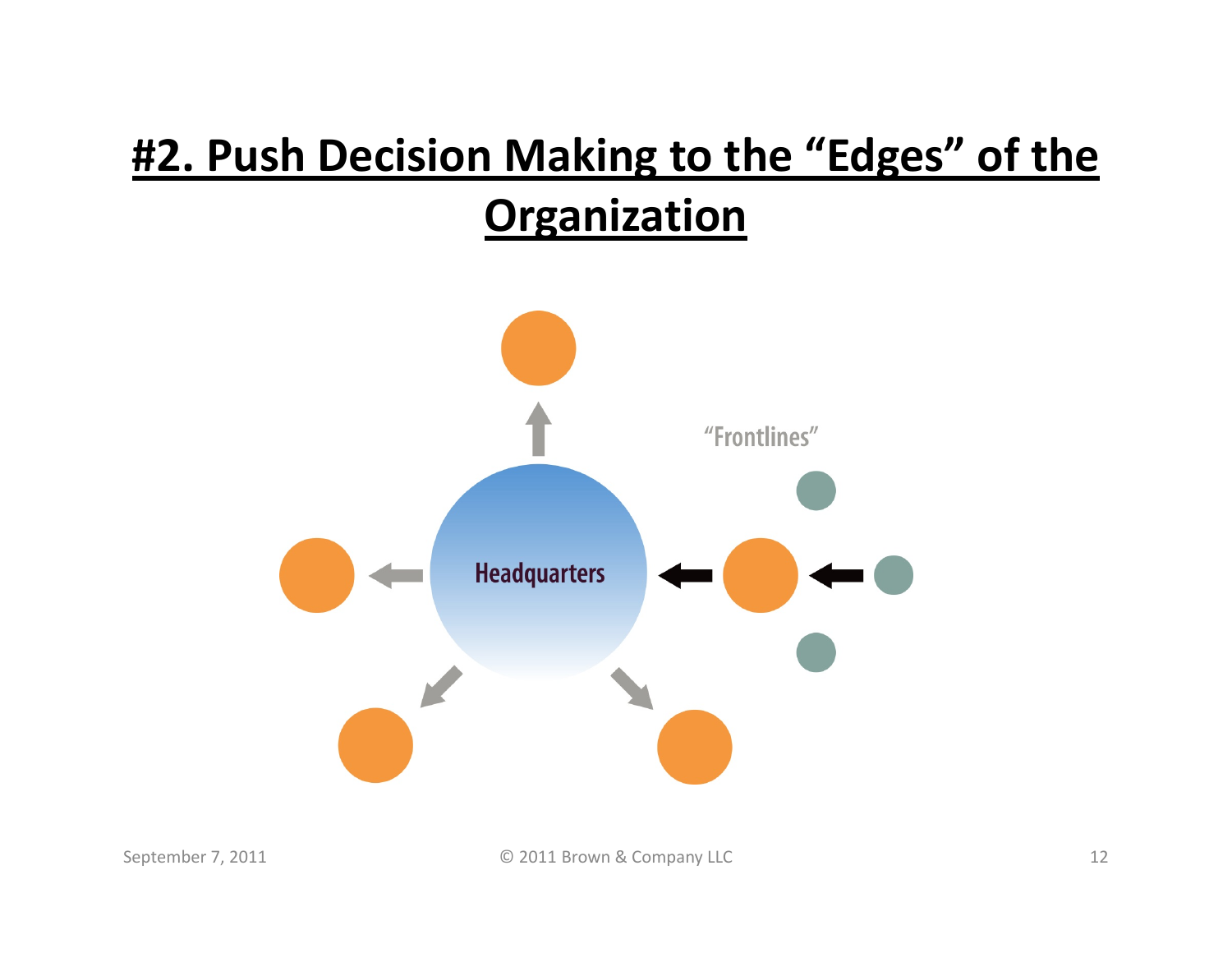## **#3. Employ Development Techniques Tailored for the "Fuzzy" Front-End**

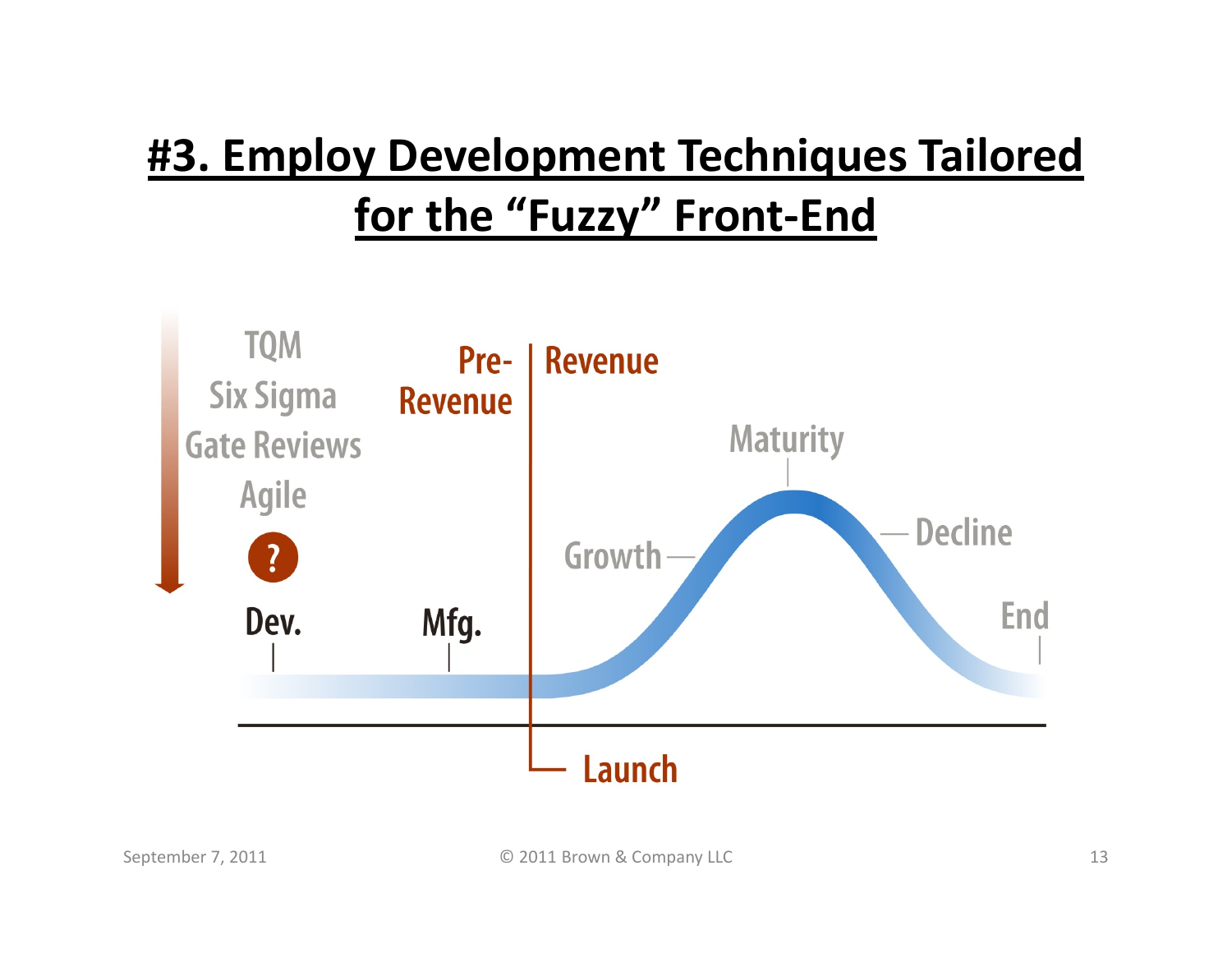# **#4. Commit to Customer Immersion and Problem Detection Techniques**

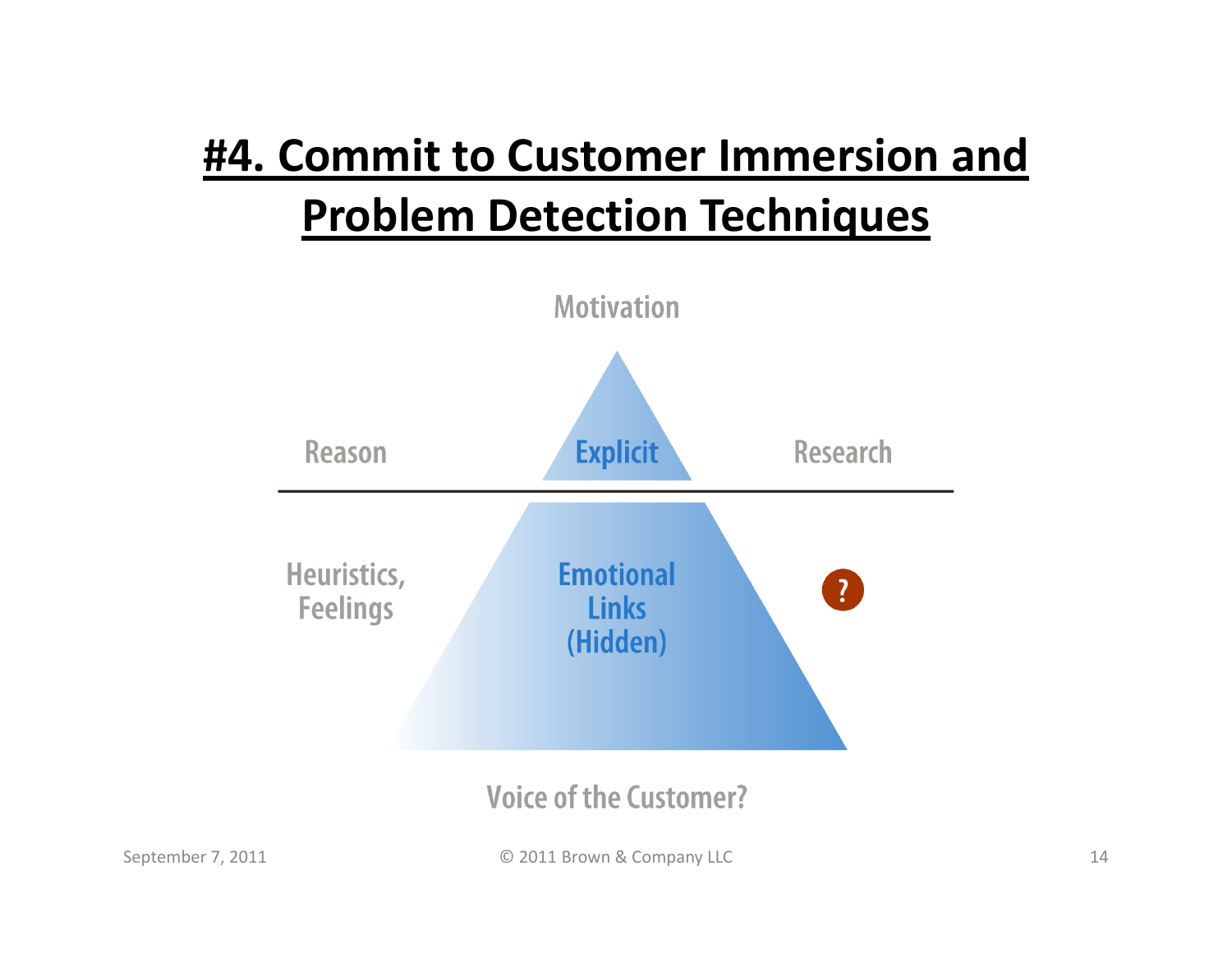#### **Customer Immersion**

- •Social Anthropology
- •Customer Immersion
- • Living with real people P&G: "Living it Up"
	- $-$  Sales +85% in 7 years



- • Most valuable skill: you'll start thinking like your customers
- You will be able to <mark>Anticipate</mark> their needs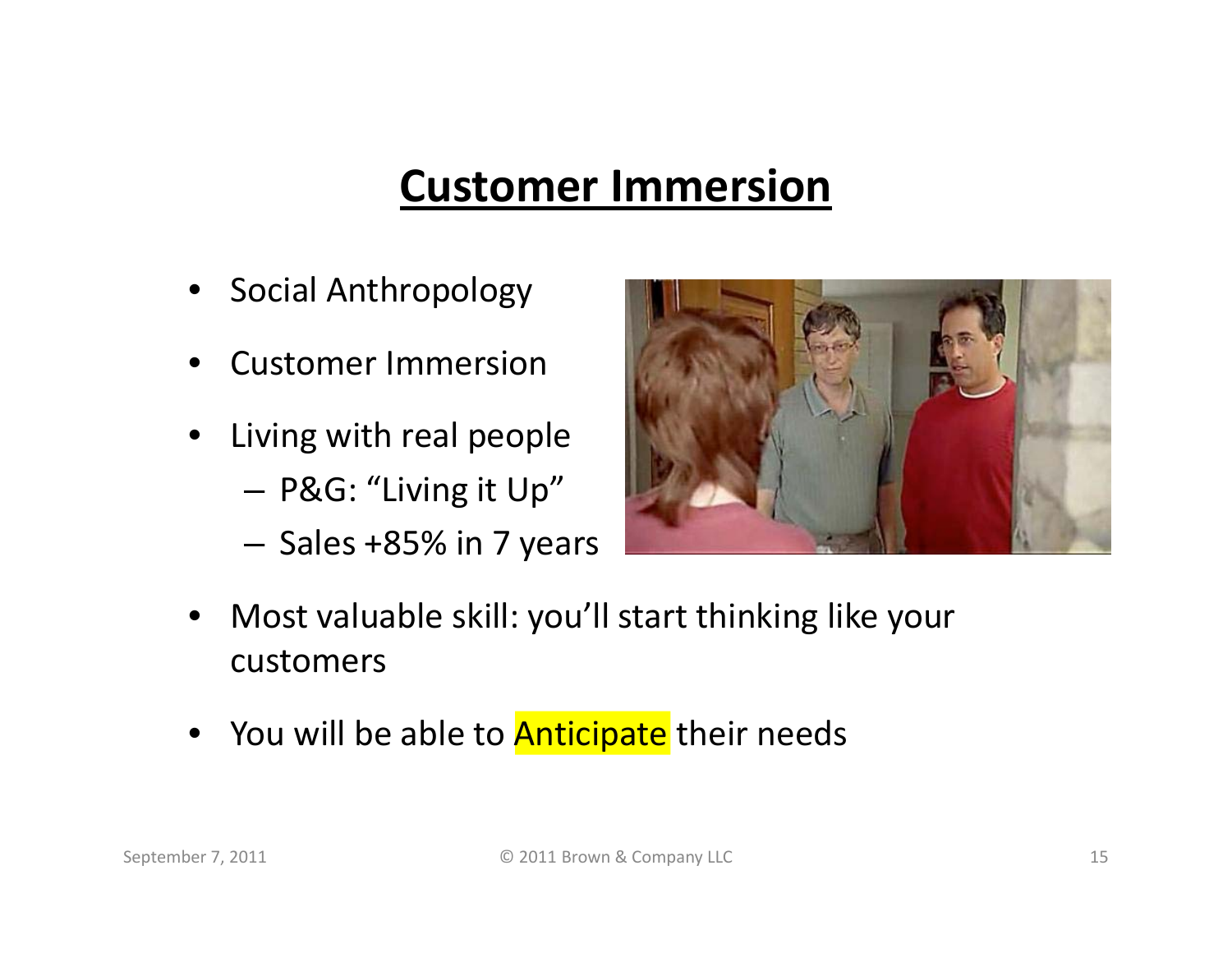### **Problem Detection**

- Aspirin or vitamin?
- $\bullet$ Leading companies solve Important Problems
	- –Urgency + relevancy
	- –"Screaming baby"
- Problem Detection Study
- Ideal for Agile teams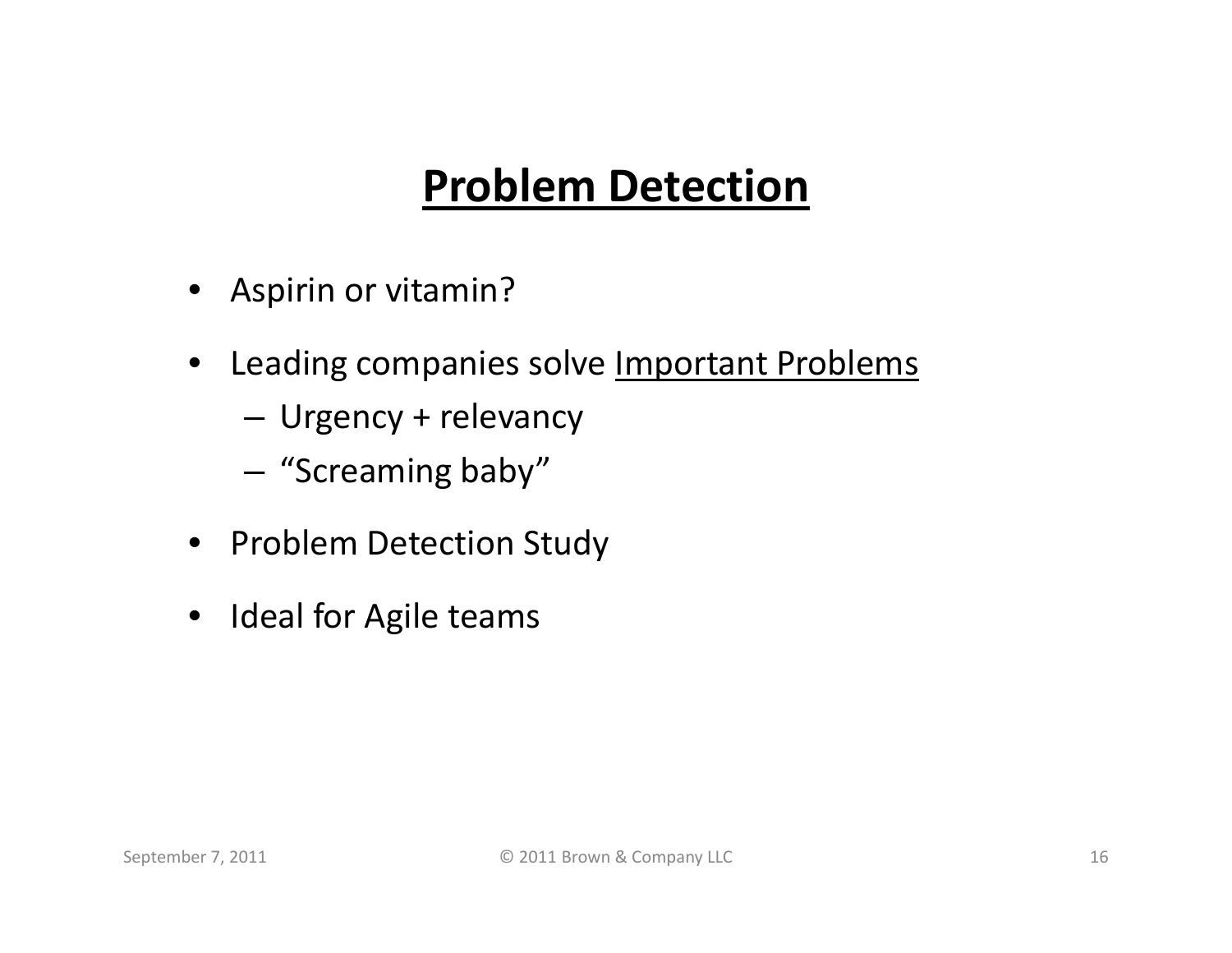## **#5. Develop Creative Problem-Solving Skills at All Levels**

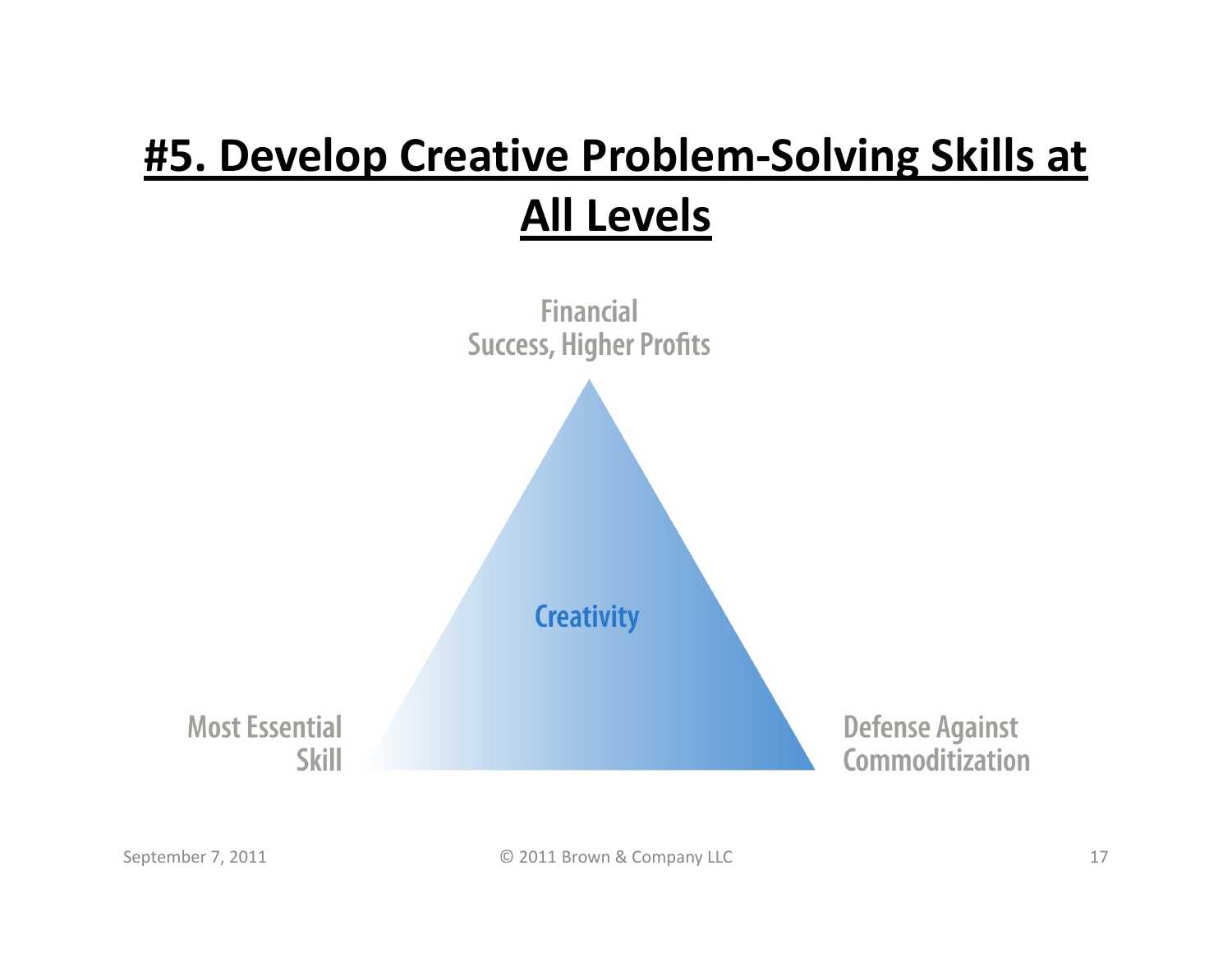### **#1 Need**

- 1,500 CEOs, 60 countries, 33 industries
	- $-$  Creativity is #1 need
		- Ahead of rigor, management discipline, integrity, vision
- Why? Global complexity and commoditization
- Creativity is the overarching strategic imperative for surviving and thriving in coming decades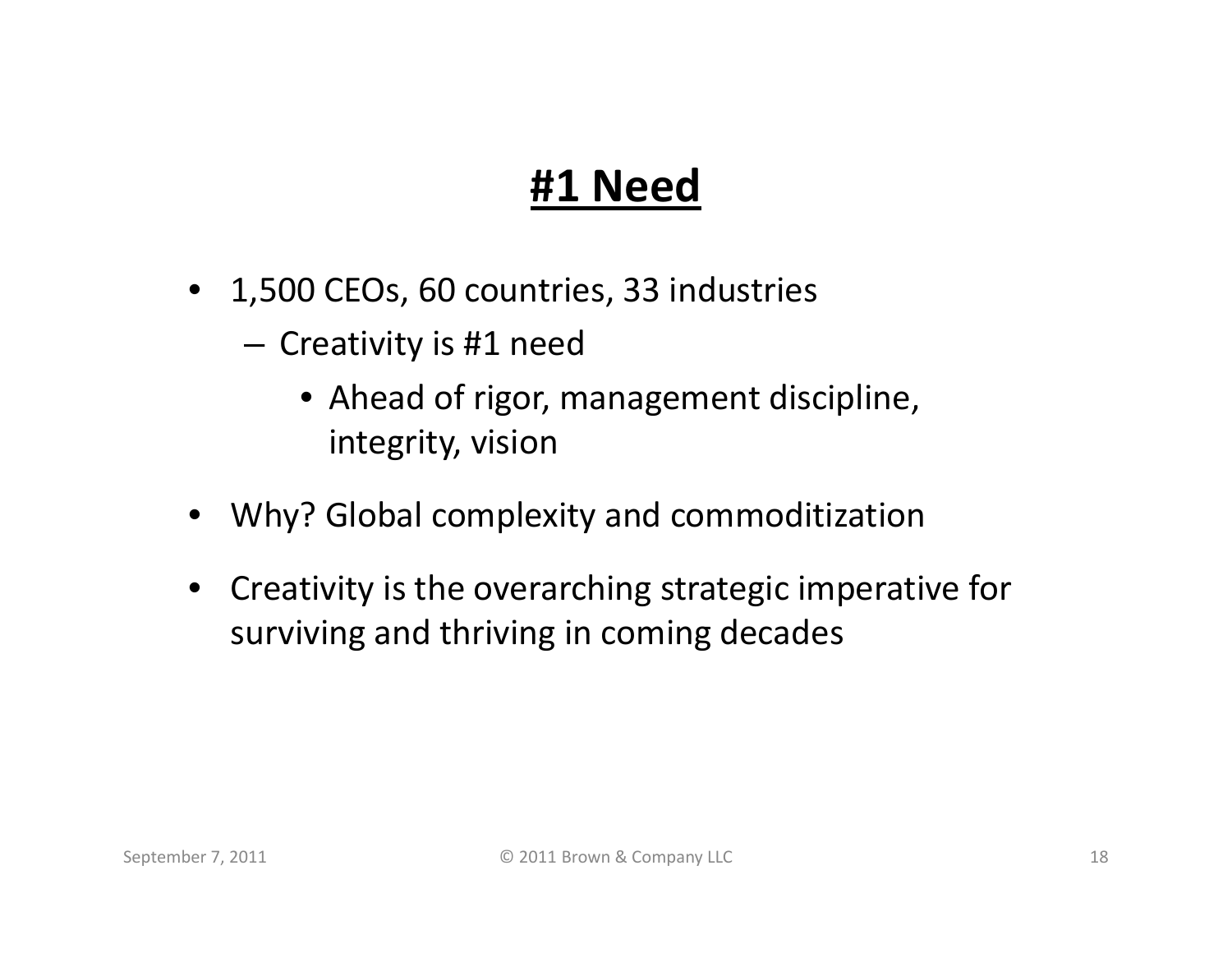### **#6. Generate Meaningful Ideas From the Entire Value Chain**

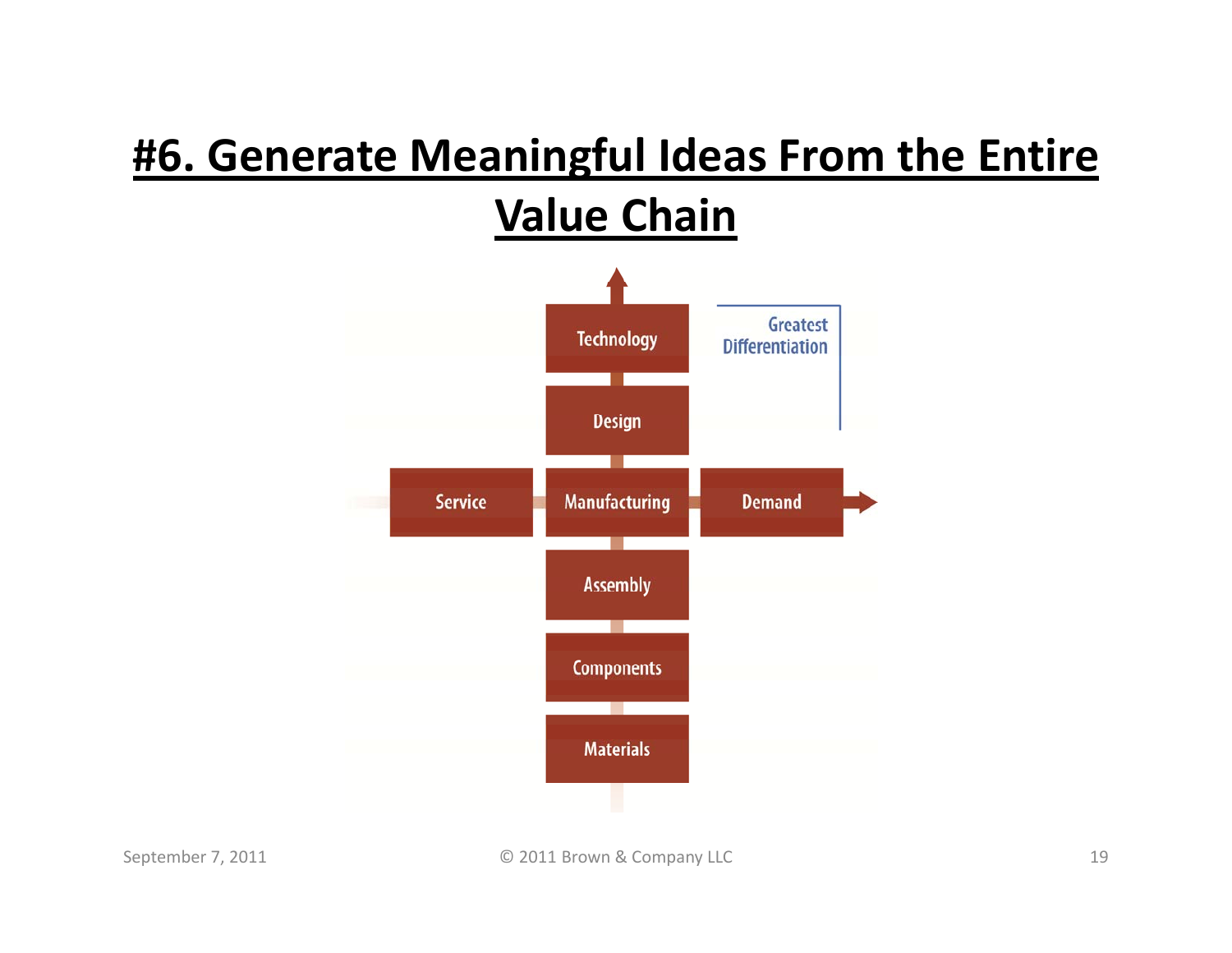# **#7. Emphasize Superior Implementation Throughout the Organization**

- Innovation is one of three drivers of growth
	- $-$  But generally disappointed
- Why?
	- –We concentrate too heavily on ideas
- •Innovation is a process, deliberate and structured
- We don't like the term implementation
	- What a huge mistake
	- –Main reason for product failure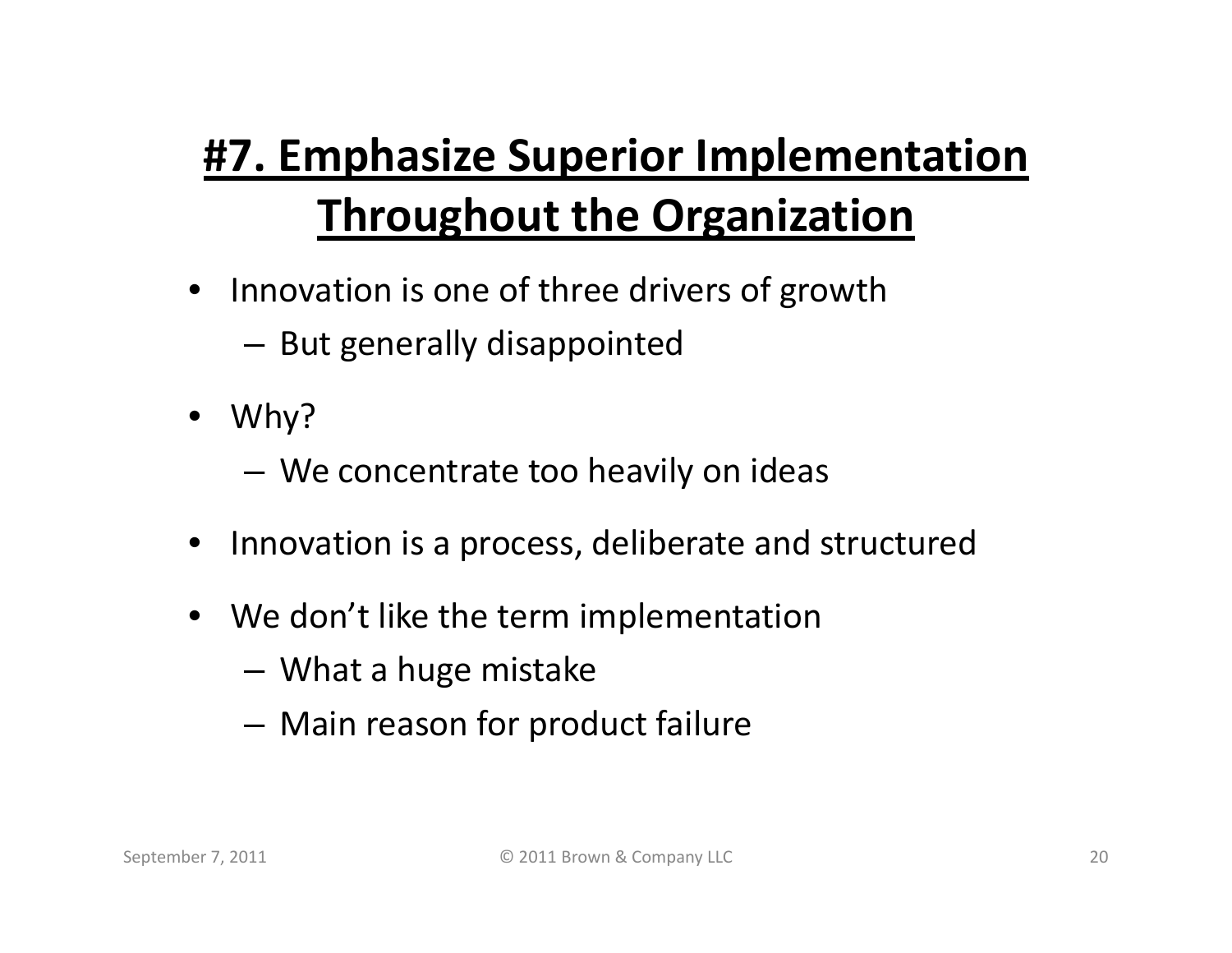#### **Innovation Structure**

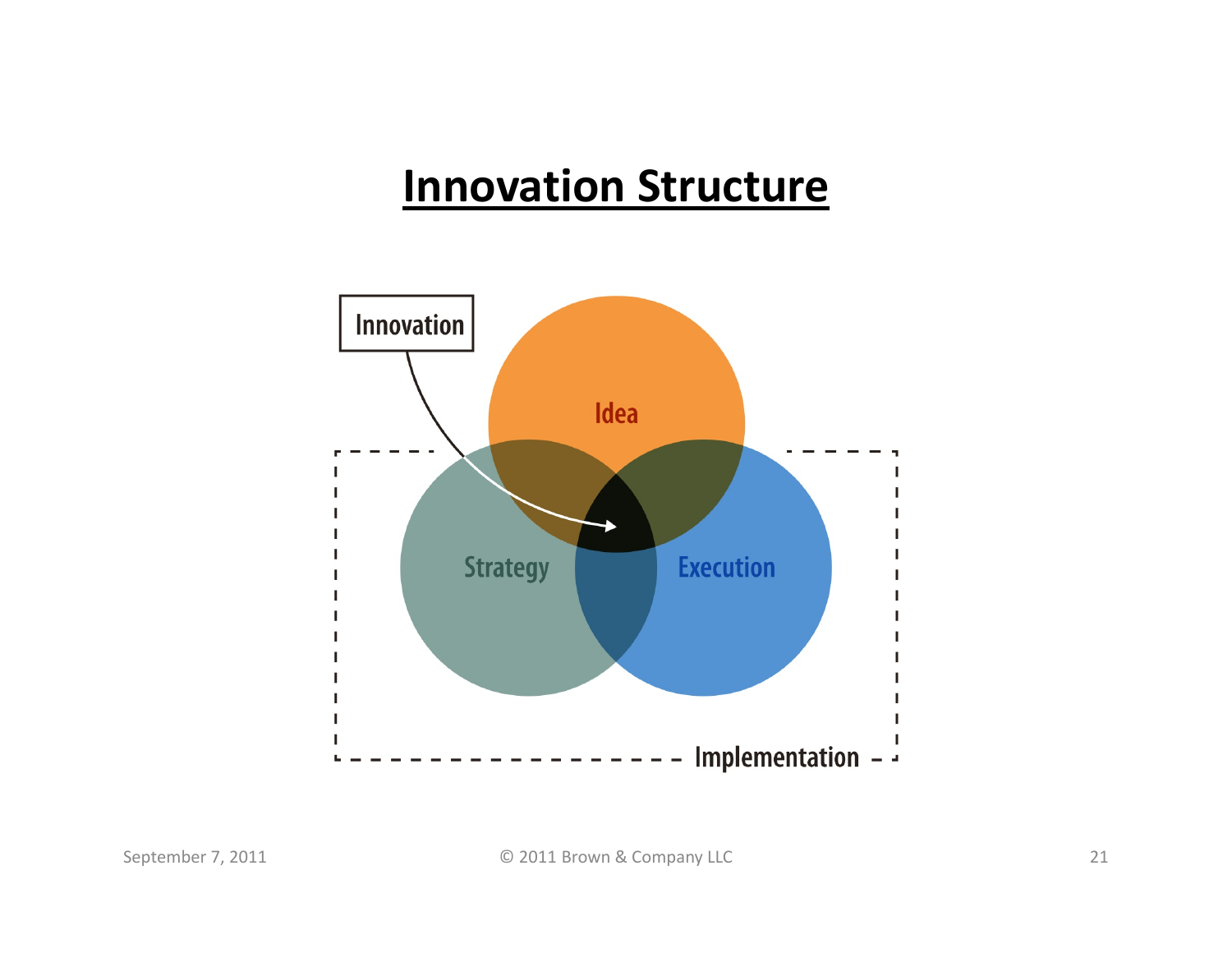## **#8. Utilize Business Models for Strategic Planning**



- $\bullet$ Transaction level value creation
- •Analyzed for financial impact and customer value
- $\bullet$ Meant to evolve, play "what if?"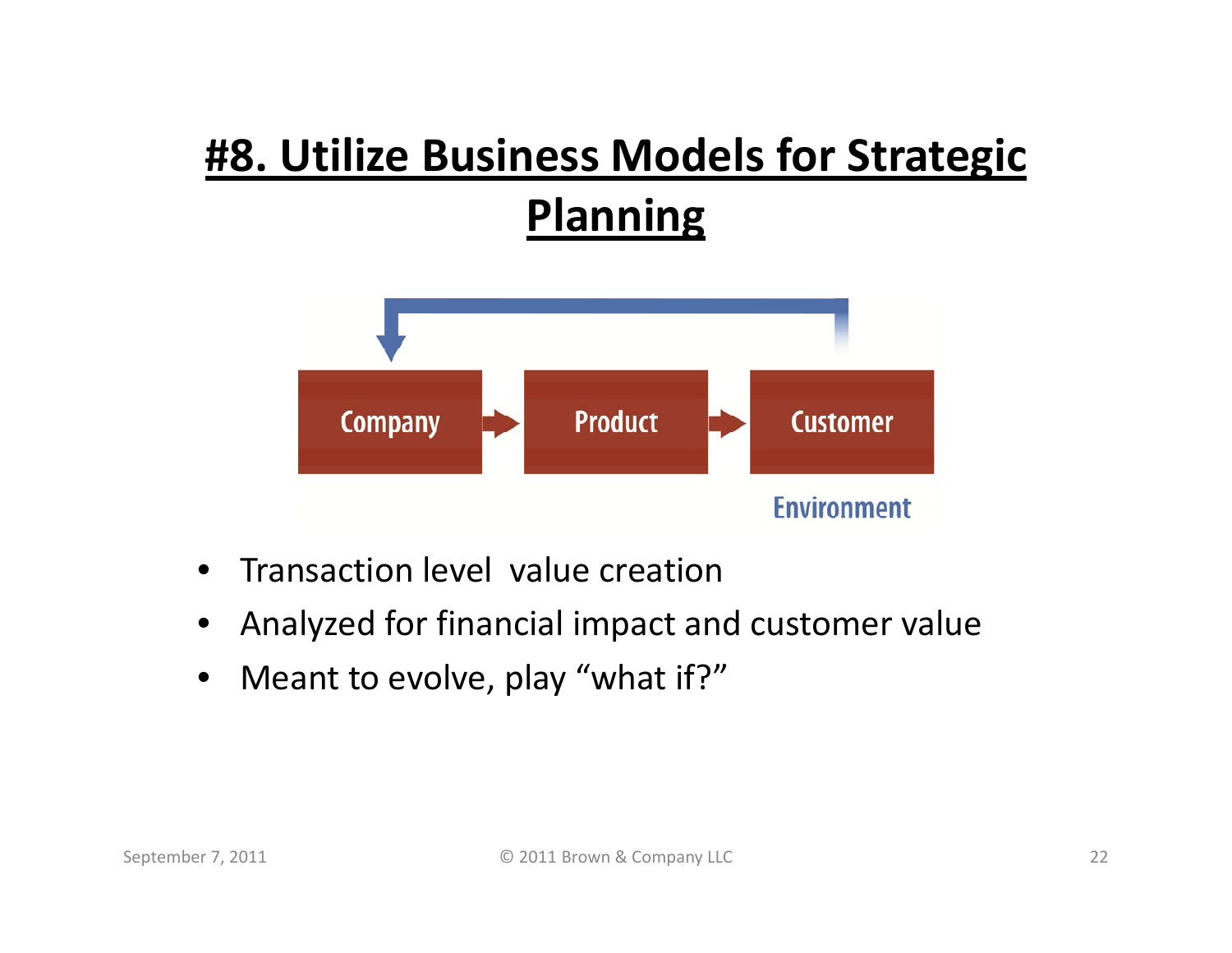## **Surprise!**

- Also designed to generate stories
- Stories are what customers buy
	- Fuel for word of mouth communications
- • Business models fail when:
	- Narrative (story) doesn't make sense
	- Numbers (P&L) don't add up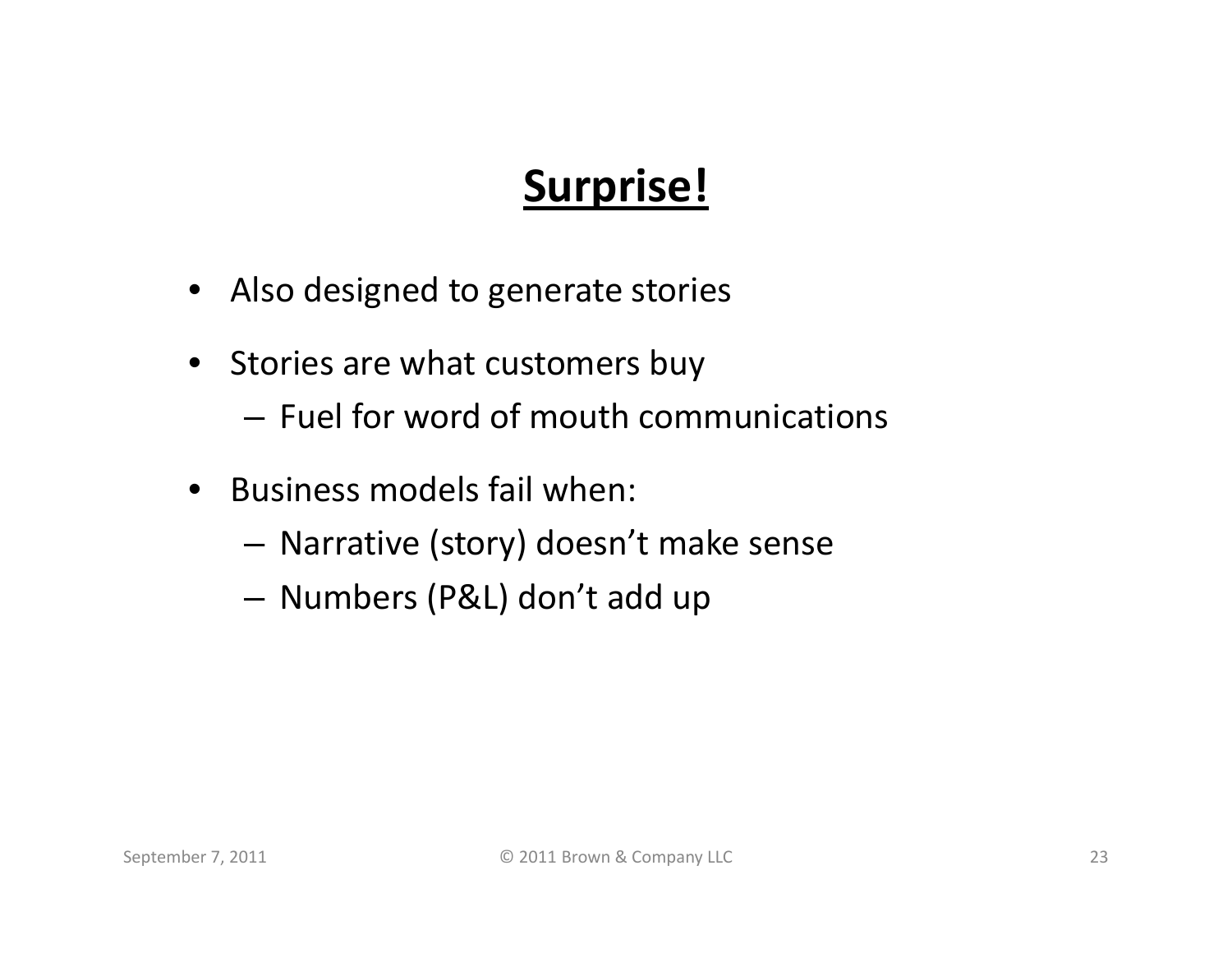# **#9. Recognize the Importance of Precise Messaging**

- #1 reason for failure: nothing unique
	- $-$  Differentiation is "tip of arrow"
	- Value proposition seals the deal
- $\bullet$  Positioning
	- – $-$  Limited mental space
	- – $-$  "Position" against existing solutions
	- $-$  Presentation has to be razor-sharp
		- Repeated often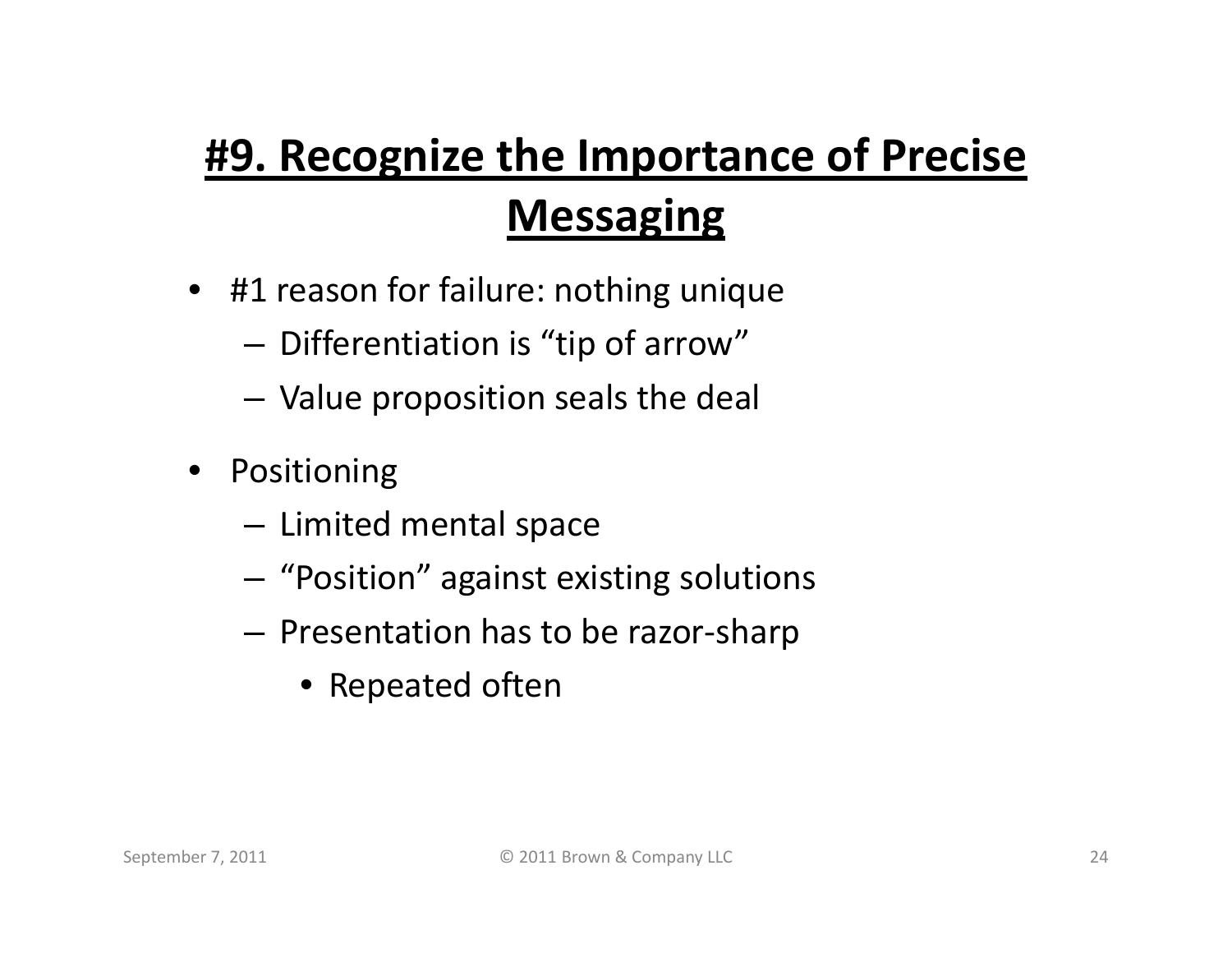## **Special Formula**

- Unique Selling Proposition (USP)
	- 1. Tangible Benefit
	- 2. Differentiates
	- 3. Motivates large audience to act
- Tangible = experience through senses
	- Easier to sell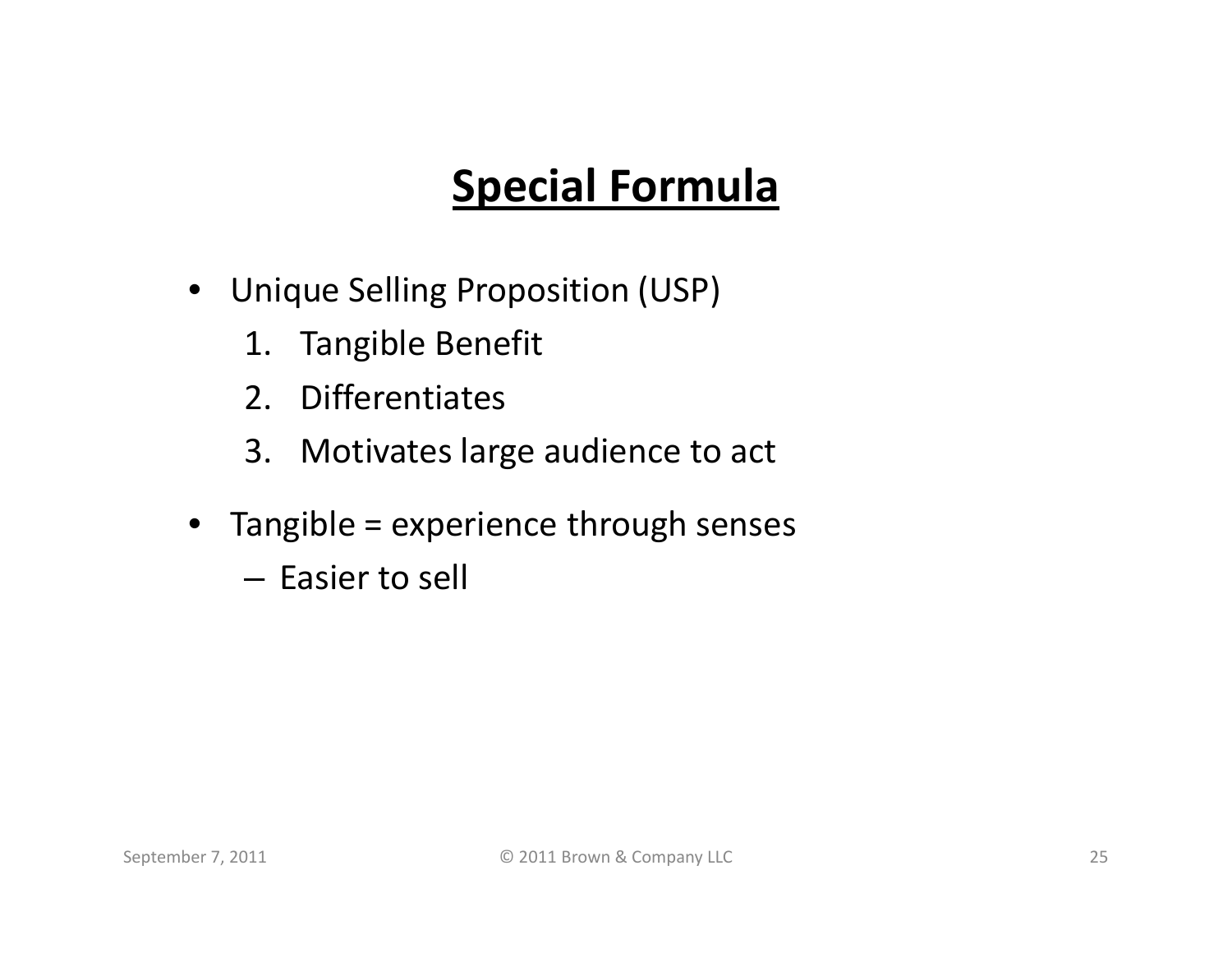### **Strategic Positioning Statement**

- Additional elements
	- 1. Target Audience
	- 2. Reason Why
	- 3. Brand Character
	- Formula: Target + USP + Reason Why + Brand = SPS
	- Tough to select one benefit
	- $\bullet$ Reason Why = Proof and "Drama"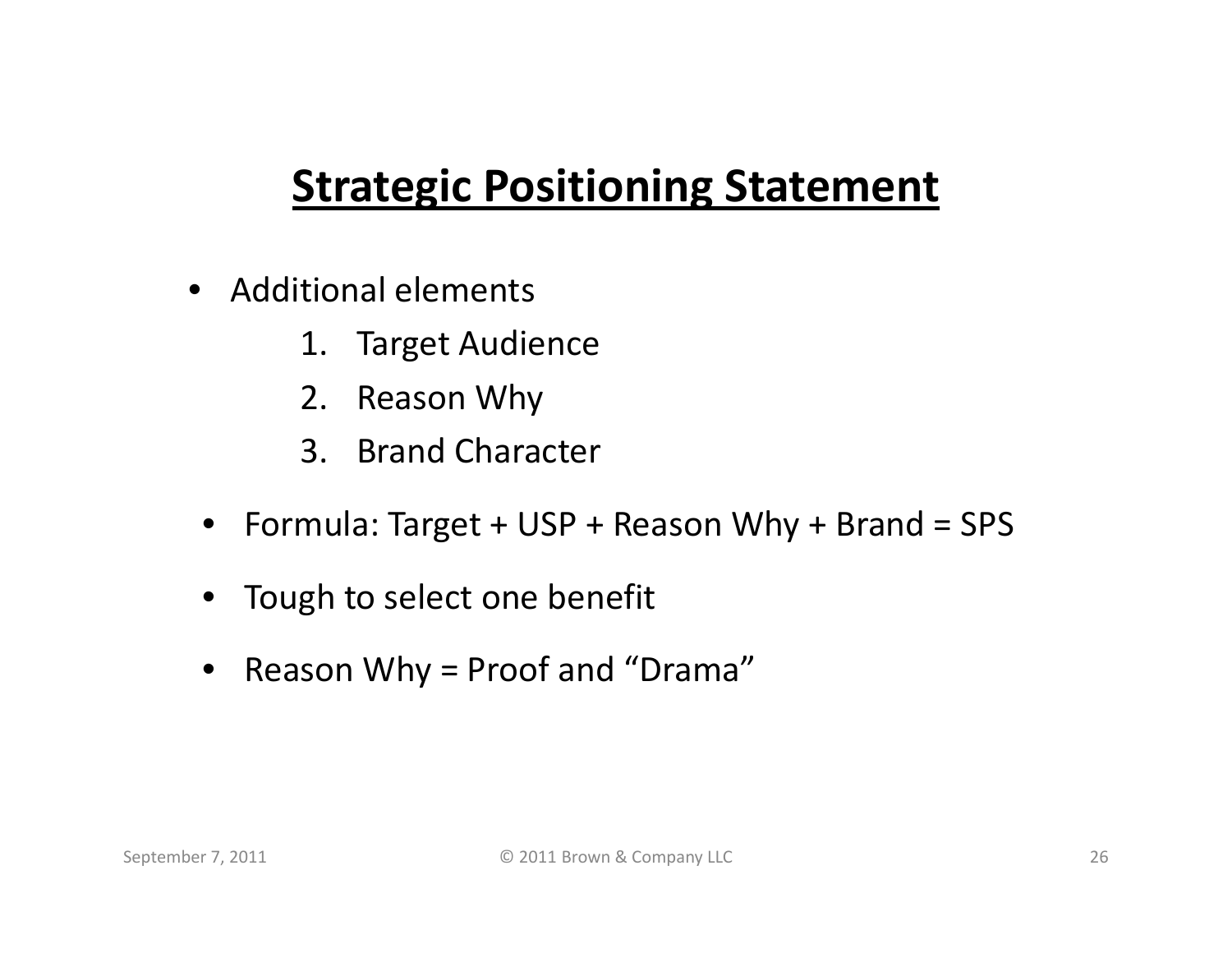### **#10. Measure and Track Key Decisions**

- Feedback enables continuous improvement and "repeatability"
- Powerful competitive advantages
- • Processes:
	- React quickly
	- Reduce mistakes
	- Accelerate start and completion of projects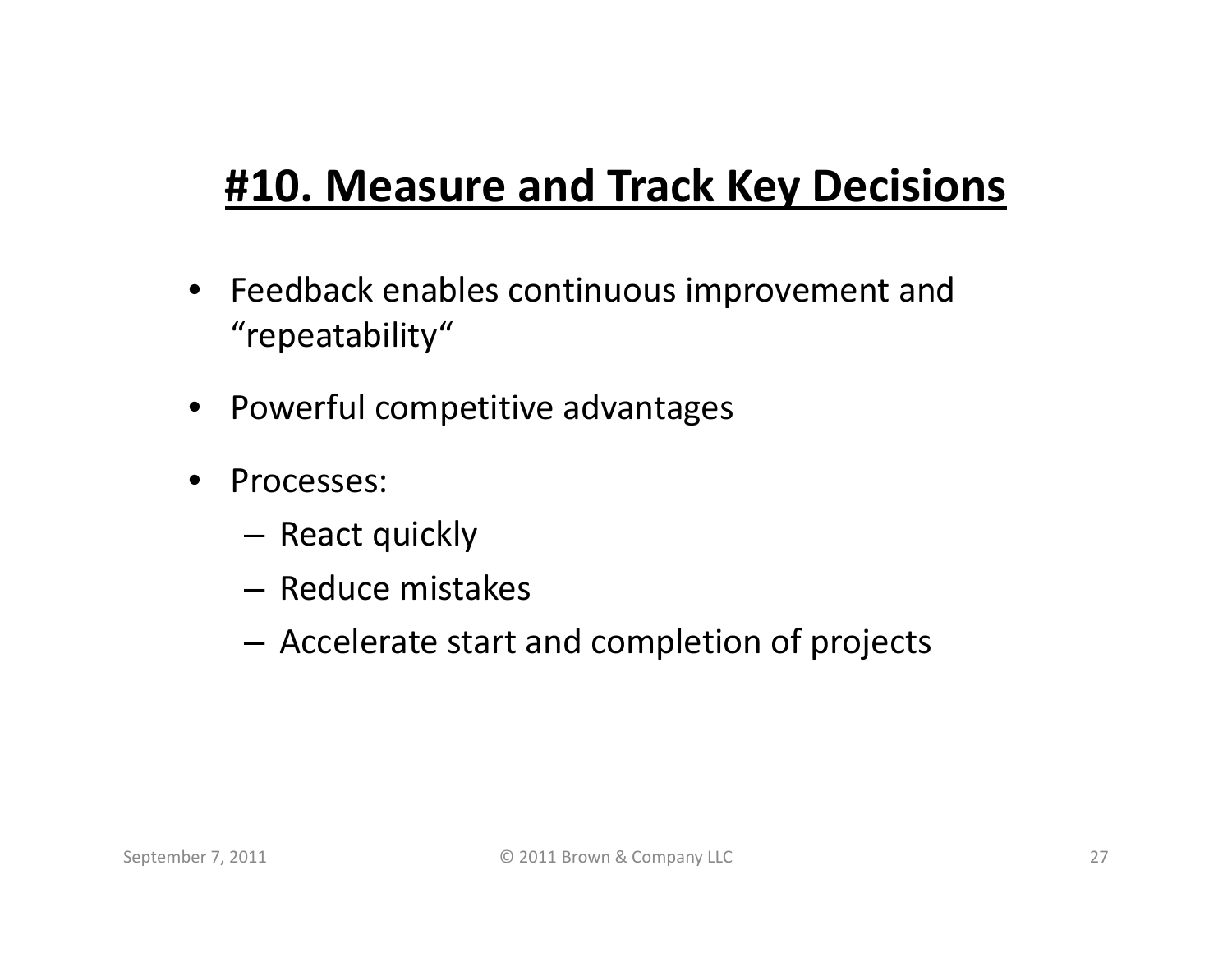### **Simple Audit**

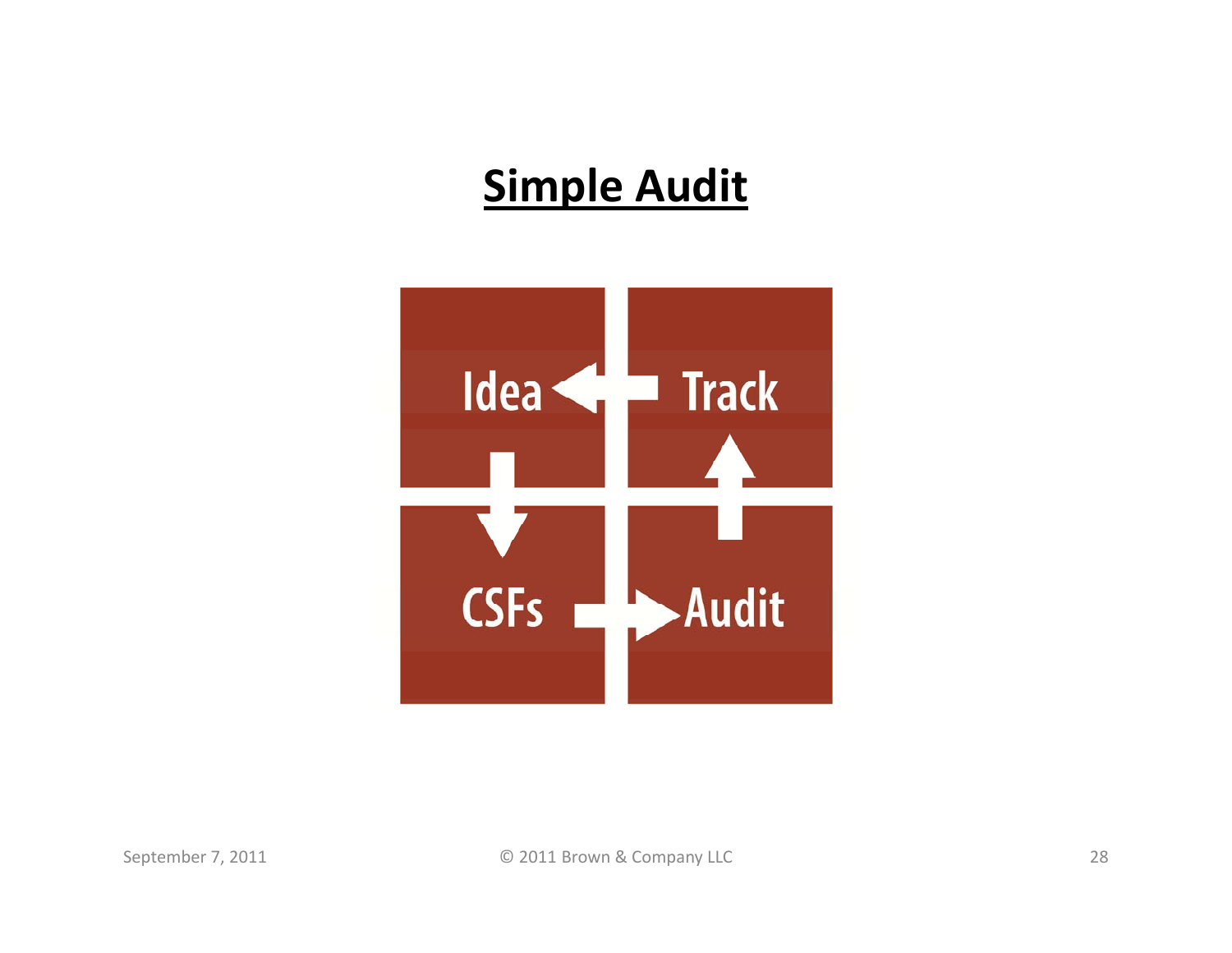#### **Summary**

- 1. Entrepreneurial teams
- 2. Push decisions to the "edges"
- 3. Development for "fuzzy" front-end
- 4. Customer immersion and problem detection
- 5. Creative problem solving skills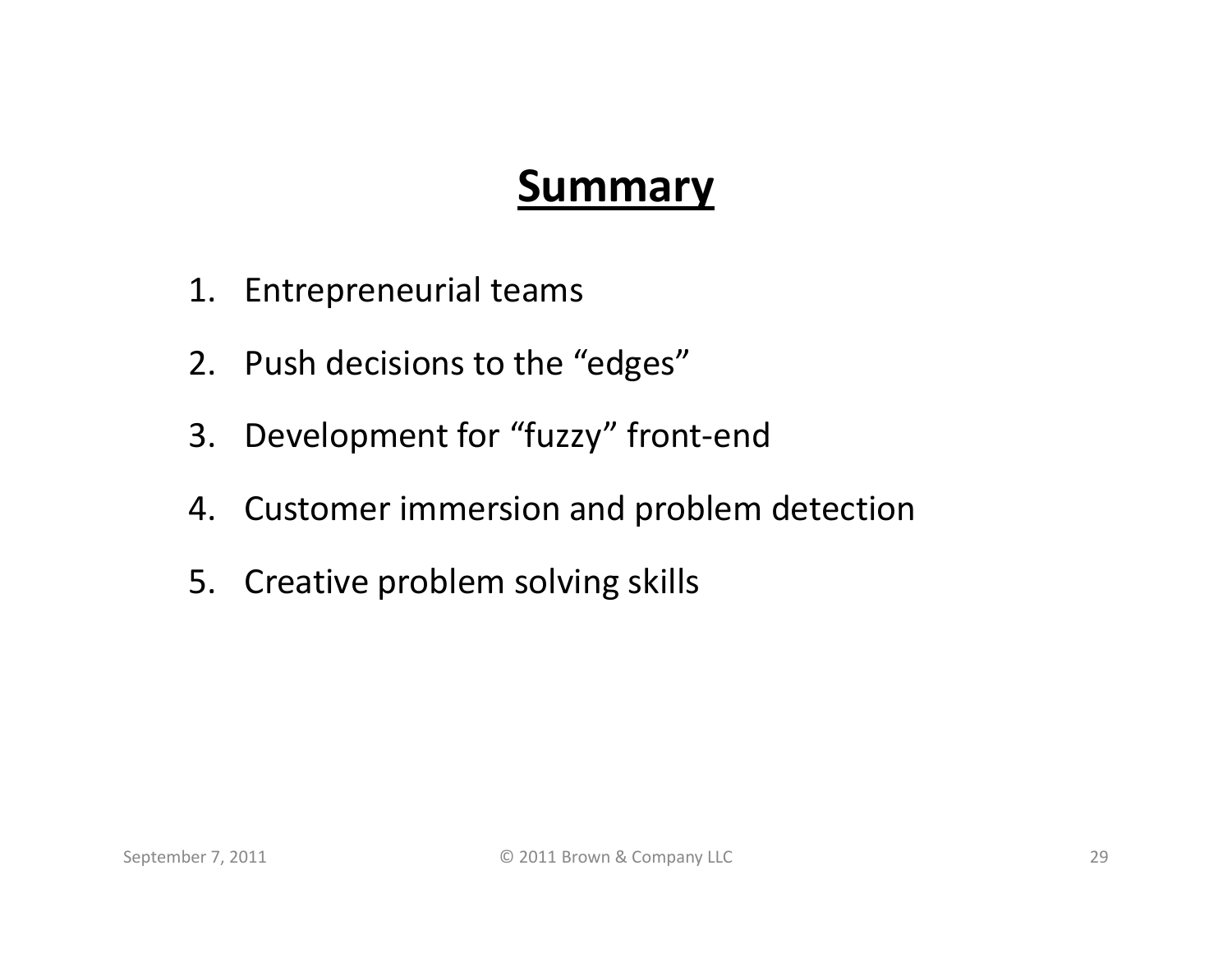#### **Summary**

- 6. Ideas from the entire value chain
- 7. Superior implementation
- 8. Business models
- 9. Precise messaging
- 10. Measure and track